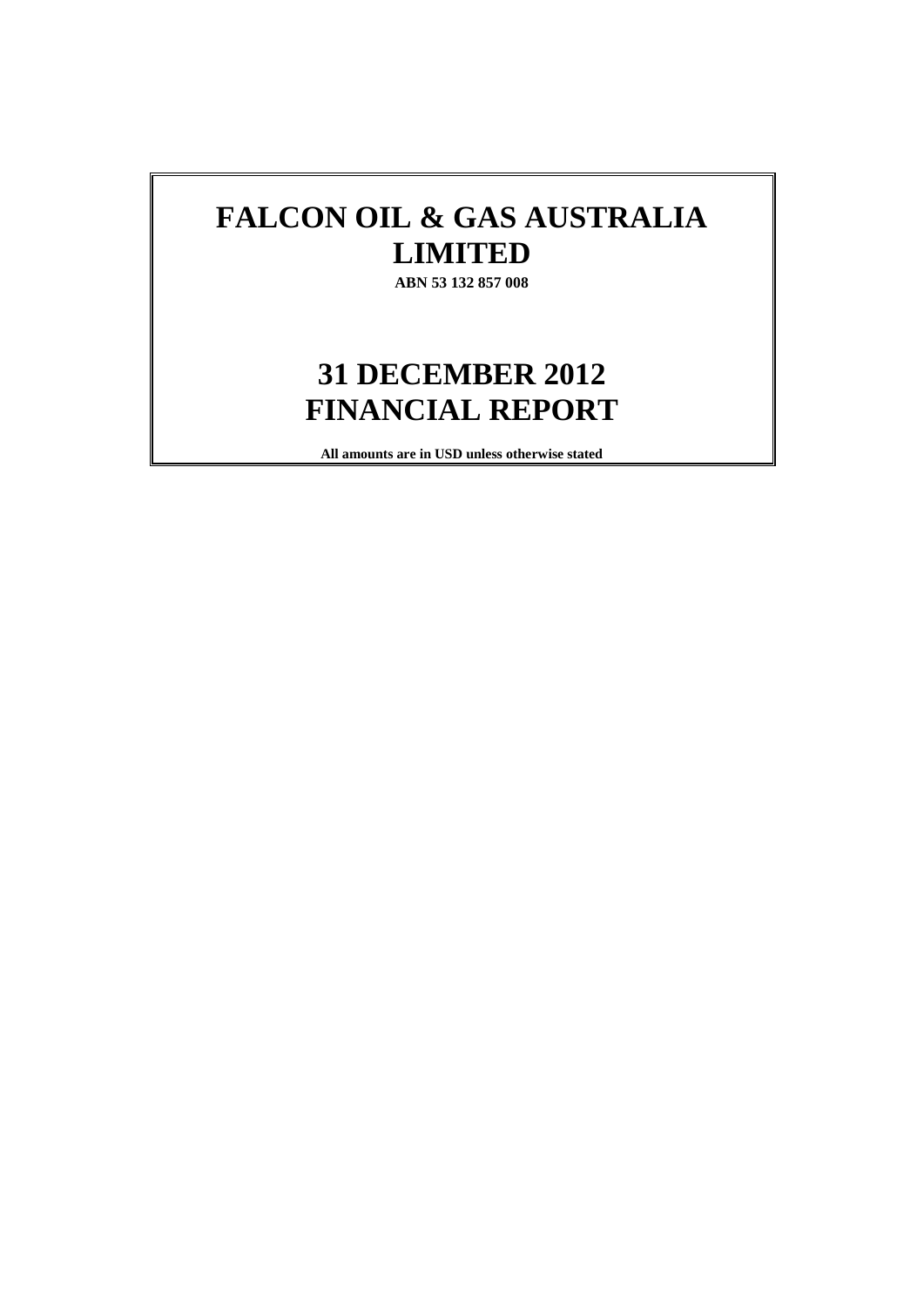# Operating and Financial Review

#### *Beetaloo Basin, Northern Territory, Australia*

Falcon Oil & Gas Australia Limited (the "Company" or "Falcon Australia") is the registered owner of four exploration permits ("the Permits"), comprising 7,000,000 acres in the Beetaloo Basin, Northern Territory, Australia. The Beetaloo Basin is located 600 kilometres south of Darwin close to infrastructure including a highway, two pipelines and a railway, offering transport options to the Australian market and beyond via the existing and proposed LNG capacity in Darwin.

The Beetaloo Basin is a Proterozoic and Cambrian tight oil and gas basin. In its entirety, the Beetaloo Basin covers approximately 8.7 million acres (approximately  $35,260^2$  km) and is a relatively underexplored onshore exploration basin with, as far as the Company is aware, 11 exploration wells drilled in the Beetaloo Basin to date. The area is remote and sparsely populated and the Board believes that it is well suited for oil and gas projects.

RPS Energy, in its independent Competent Persons Report ("CPR") dated 1 January 2013 (available on the Falcon Oil & Gas Ltd website), estimates gross unrisked recoverable prospective resource (play level) potential of 162 trillion cubic feet ("Tcf") of gas and 21,345 million barrels of oil ("Mmbo") (P50) for the Company's Beetaloo Exploration Permits.

#### *Exploration Permits*

The following table summarises the principal oil and gas interests of the Company:-

| <b>Assets</b>                                  | <b>Operator</b>      | <b>Status</b> | Area $(km^2)$ Expiry |                  |
|------------------------------------------------|----------------------|---------------|----------------------|------------------|
| Exploration Permit EP-76 (Beetaloo Basin, NT)  | Hess <sup>(ii)</sup> | Exploration   | 4.976.3              | 31 December 2013 |
| Exploration Permit EP-98 (Beetaloo Basin, NT)  | $Hess(i)$ (ii)       | Exploration   | 11.412.1             | 31 December 2013 |
| Exploration Permit EP-99 (Beetaloo Basin, NT)  | Falcon               | Exploration   | 2,587.2              | 31 December 2013 |
| Exploration Permit EP-117 (Beetaloo Basin, NT) | Hess <sup>(ii)</sup> | Exploration   | 9.218.3              | 31 December 2013 |

#### **Notes:**

(i) Falcon Australia retains operatorship in the Shenandoah-1 well and approximately  $405<sup>2</sup>$  km (approximately 100,000 acres) land around the Shenandoah-1 well-bore in exploration permit EP-98.

**(ii)** Falcon Australia entered into a joint venture with Hess Australia (Beetaloo) Pty Ltd. ("Hess") in 2011.

A summary of the Company's Beetaloo Exploration Permits is contained in the table above. The acreage interests covered by the Beetaloo Exploration Permits cover the majority of the Beetaloo Basin and are held 100% in the name of the Company.

In April 2011, the Company entered into a joint venture with Hess whereby Hess agreed to collect seismic data over an area made up of three of the four Beetaloo Exploration Permits, excluding exploration permit EP-99 and an area within exploration permit EP-98 (the Shenandoah-1 well and approximately 100,000 acres (approximately 405 km) of land around the well-bore), referred to as the Hess Area of Interest. Falcon Australia is the operator of exploration permit EP-99 and Hess is the operator of exploration permits EP-76, EP-98 and EP-117.

Falcon Australia also retained operatorship in the Shenandoah-1 well and approximately 100,000 acres (approximately  $405^2$  km) of land around the Shenandoah-1 well-bore within exploration permit EP-98. The work commitments for the Beetaloo Exploration Permits held by Falcon Australia have been met for previous years, with the exception of exploration permit EP-99, on which an extension was granted to 31 December 2013. In September 2012, Falcon Australia obtained Northern Territory Department of Resources approval for a 12 month extension of the Beetaloo Exploration Permits until 31 December 2013.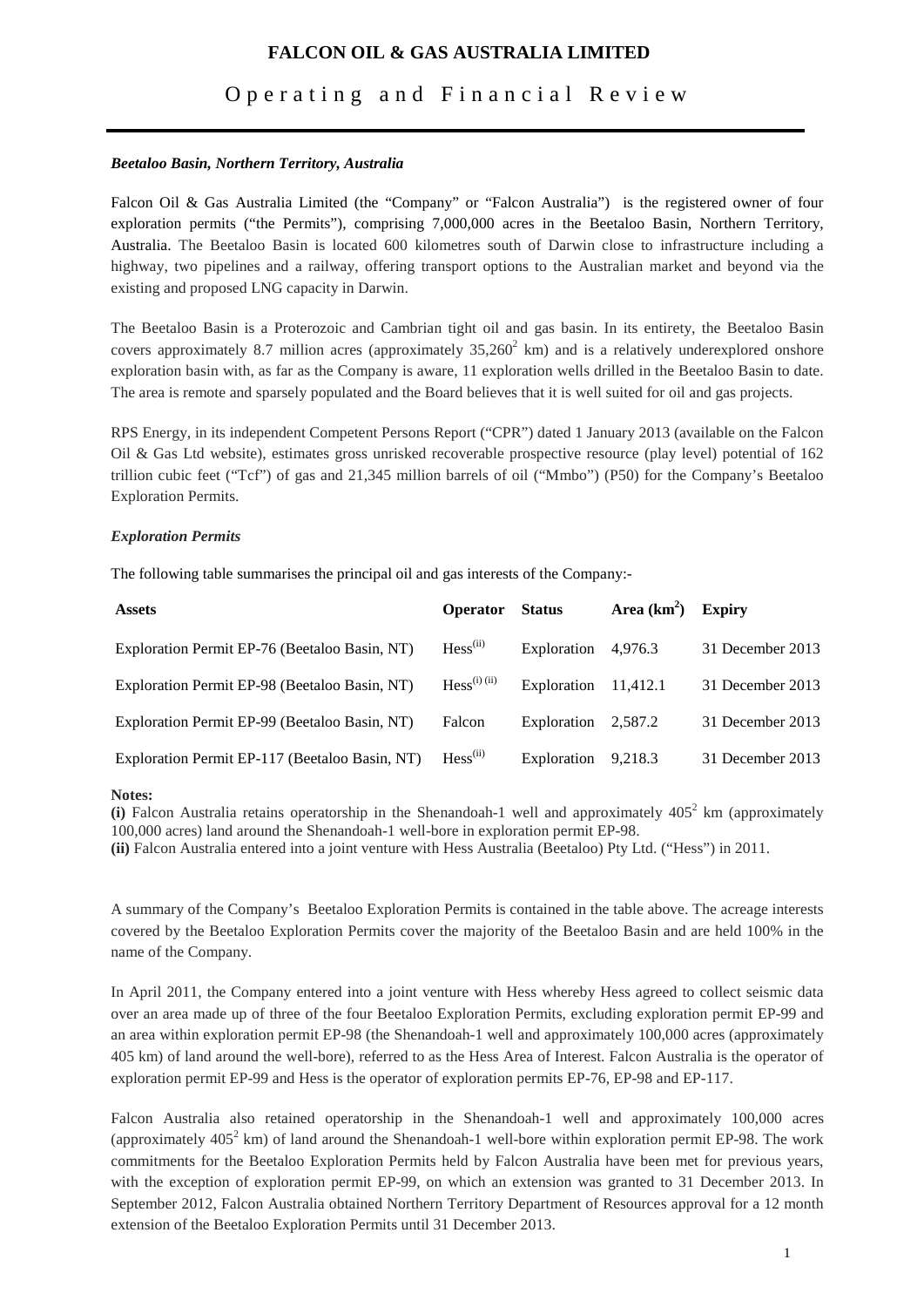Operating and Financial Review

In accordance with local law and regulations, all Falcon Australia's acreage interests are subject to royalties on production values of 10% to government and1% to native title holders/claimants and up to approximately 13% to other parties. In addition, Falcon Australia is subject to corporate income tax of 30%, and to the Commonwealth Government's Petroleum Resource Rent Tax ("PRRT") levied at the rate of 40% on the taxable profits derived from the petroleum projects. The PRRT is calculated on the individual projects and royalties are deductible for PRRT purposes. The PRRT tax system is separate from the company income tax system and is based on cash flow. Both royalties and PRRT are deductible for corporate income tax purposes.

#### *Discoveries and Prospectivity*

The Board believes that the Beetaloo Basin is relatively under-explored and has shale oil, shale gas and BCGA ("basin centered gas accumulations") potential. As far as the Company is aware, 11 wells have been drilled in the Beetaloo Basin to date. This work was undertaken by a Rio Tinto Group subsidiary company exploring for conventional hydrocarbons and while not leading to a conventional development, the data from the cores demonstrated the presence of tight oil and gas and several horizons were shown to be prospective for unconventional oil and gas.

There are no existing fields but there are numerous mudlog and core oil and gas shows throughout the Beetaloo Basin in prospective formations. The Shenandoah-1 well was a vertical hole well drilled by Sweetpea in 2007. The well was deepened by Falcon Australia in 2009 to finish at 2,714 metres. It was re-entered in Q3 2011 and five short tests were conducted including several fraccing operations. Gas was recovered from three zones with some liquids.

#### *Current activity*

Since the signing of the Evaluation and Participation Agreement (the "**E&P Agreement**"), Hess has acquired 3,490 kilometres of 2D seismic data at an estimated cost in excess of \$55 million. The 2D seismic data is currently being processed and interpreted. Hess has the option, valid until 30 June 2013, to acquire a 62.5% working interest in the Hess Area of Interest by committing to drill and evaluate five exploration wells at Hess' sole cost, one of which must be a horizontal well. All costs to plug and abandon the five exploration wells will also be borne solely by Hess. Hess has agreed, subject to proceeding to the development phase, to carry Falcon Australia, on the first development well (a sixth well), up to a gross cost of \$10 million, which the Board believes will be the total gross cost of this well. Costs to drill wells after the five exploration wells and the first development well (and after the initial \$10 million) will be borne 62.5% by Hess and 37.5% by Falcon Australia.

Under the minimum work commitments for exploration permit EP-99, Falcon Australia must spend a minimum of \$1.6 million by 31 December 2013 in collecting 2D seismic data on the underlying acreage within exploration permit EP-99. Falcon Australia is currently finalising a 2D seismic acquisition programme for exploration permit EP-99 in order to meet this requirement in 2013. This 2D seismic data is expected to provide the necessary information to plan a potential well programme in the coming years.

Falcon Australia intends to meet this commitment either through a farm-out arrangement or through its own resources.

Falcon Australia has received expressions of interest from a number of third parties regarding a possible farm-out arrangement on the combined area outside of the Hess Area of Interest comprising exploration permit EP-99 and approximately 100,000 (approximately 405 km2) acres around the Shenandoah-1 well, measuring approximately 739,388 acres (approximately 2,992 km2) in total.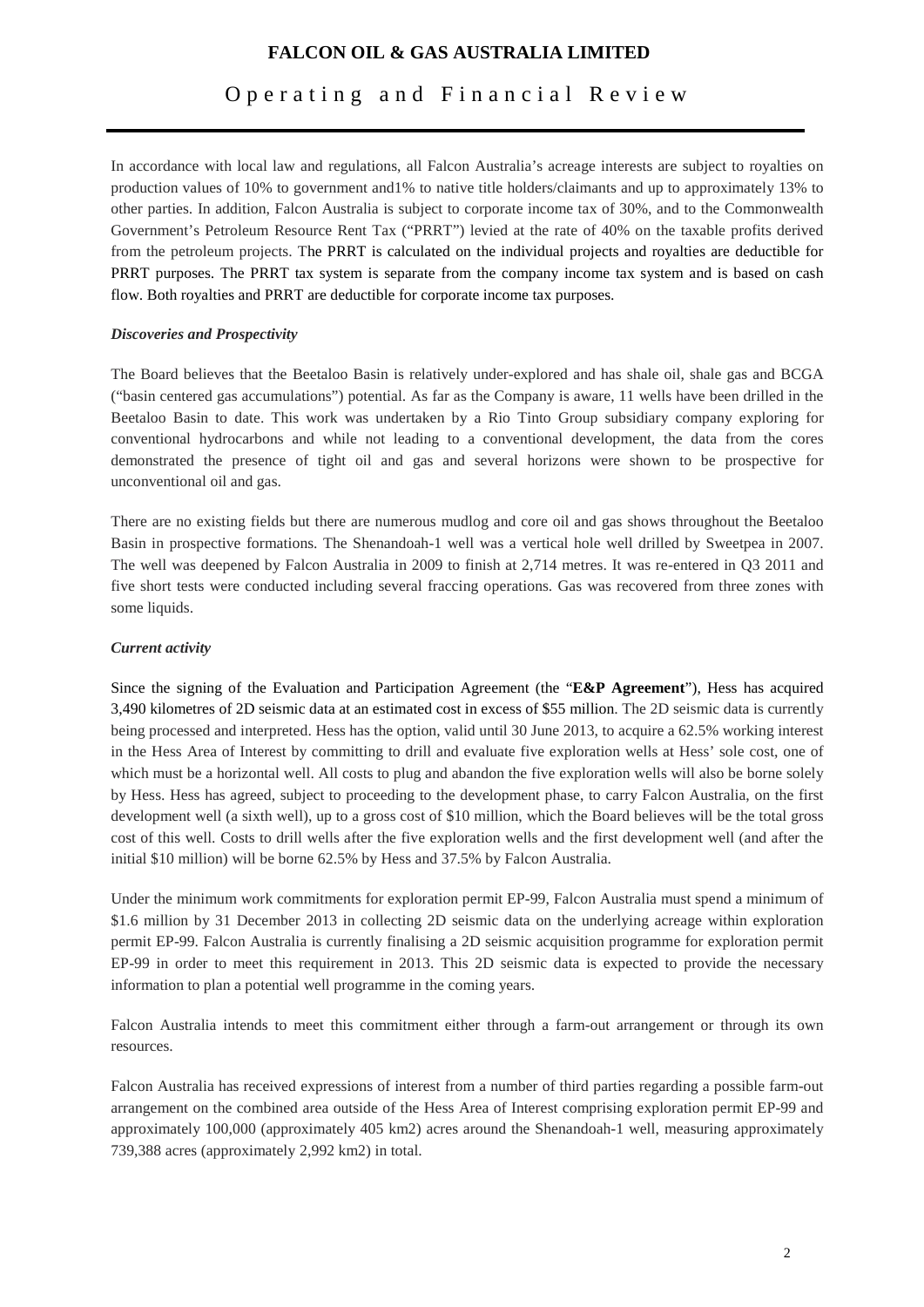Directors' Report

The Directors have pleasure in submitting their report together with the financial report of the Company and the auditor's report thereon for the year ended 31 December 2012

All amounts referred to in this report and the accompanying Financial Statements are in US dollars, unless stated otherwise.

#### **Directors**

The names of directors of the Company holding office at any time during or since the end of the financial period are:

| Philip D O'Quigley     | Chairman appointed 1 May 2012                        |
|------------------------|------------------------------------------------------|
| John Craven            | Director appointed 10 December 2010                  |
| Martin Oring           | Director appointed 31 July 2010                      |
| Kym P Livesley         | Director appointed 31 July 2010                      |
| John W Carroll         | Director appointed 31 July 2010                      |
| Igor R Akhmerov        | Director appointed 15 September 2011                 |
| <b>Robert Macauley</b> | Chairman appointed 31 July 2010, resigned 1 May 2012 |

#### *Philip Declan O'Quigley – Executive Chairman*

Mr. O'Quigley brings 20 years' experience in senior management positions in the oil and gas industry. His career, which spans a number of London and Dublin listed exploration and production companies, includes experience working in countries such as Argentina, the United States, Algeria, the UK and Ireland. Most recently, he served as Finance Director for Providence Resources, an Irish oil and gas exploration and production company and he remains on the board of Providence Resources as a non-executive director. Mr. O'Quigley is a Fellow of the Institute of Chartered Accountants in Ireland and qualified as a Chartered Accountant with Ernst & Young in Dublin.

#### *John Craven - Non-Executive Director*

Mr. Craven has over 35 years of experience in technical, commercial, financial and leadership roles at major international upstream oil companies and junior independents. John is currently CEO of Discover EXploration and his career has been noted for a series of successful new venture negotiations, the exploration of which led to major discoveries in Mozambique, Algeria, Colombia, offshore Ghana and Indonesia. Along with his co-directors, he led Ardmore Petroleum, Dana Petroleum, Petroceltic International and recently Cove Energy through the acquisition of major upstream assets and key exploration and developmental milestones. During this time Mr. Craven has been actively involved in corporate finance and was responsible for raising initial capital through private sources and floating Petroceltic International on the Irish Stock Exchange and Cove Energy on AIM. Mr. Craven holds an MSc in Petroleum Geology from the Royal School of Mines in London and an MBA from Queen's University in Belfast.

#### *Martin B Oring, Non-Executive Director*

Mr. Oring has been the Chairman of the Board of Directors of PetroHunter Energy Corporation since April 2009, its President and Chief Executive Officer since May 2009. Mr. Oring is an executive in the financial services and energy industries. Prior to forming his current business in 2001, Wealth Preservation, LLC, he had extensive experience as a member of management in several companies, including Prudential Securities (Managing Director of Executive Services), Chase Manhattan Corporation (Manager of Capital Planning), and Mobil Corporation (Manager, Capital Markets & Investment Banking). He has served as a director of Parallel Petroleum Corporation, located in Midland, Texas, and currently serves as Chairman, CEO and President of Searchlight Minerals Corp., located in Henderson, Nevada.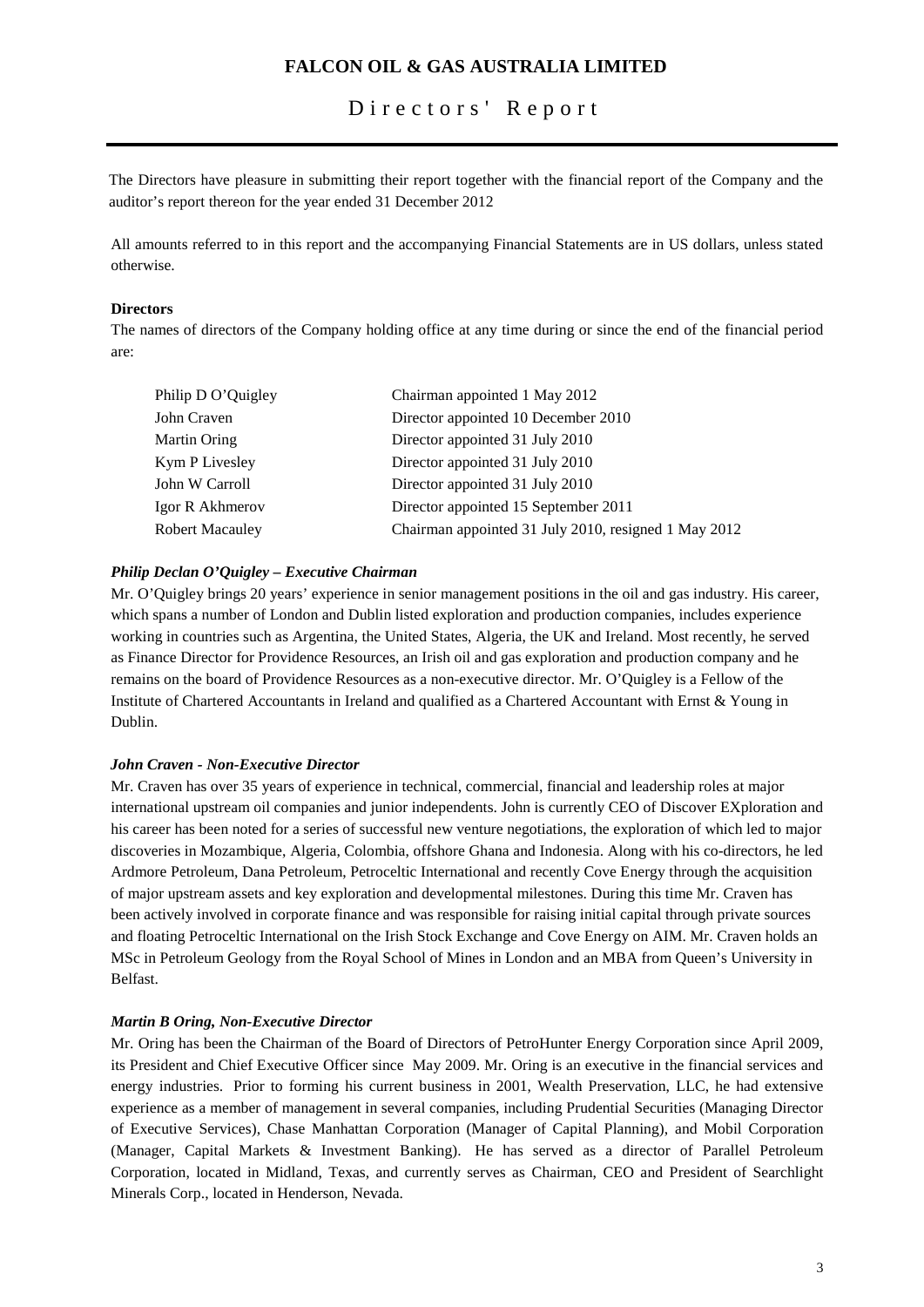### Directors' Report

Mr. Oring received a B.S. degree in mechanical engineering from the Carnegie Institute of Technology in 1966 and an M.B.A. degree in production management, finance and marketing from Columbia University in 1968.

#### *Kym Pelham Livesley- Non-Executive Director*

Kym Livesley is a corporate lawyer with 32 years' experience. Kym has substantial expertise in mergers and acquisitions, capital markets, takeovers and general corporate and commercial advice. Kym maintains an industry focus in the energy and resources sectors, for listed and private corporates in the Asia-Pacific region.

Kym also has experience in capital raising, IPOs, directors' duties, dual listings (AIM, TSX) and corporate governance.

Kym has a Bachelor of Laws from the University of Adelaide. Among other affiliations, Kym is a former National President of the Australian Mining and Petroleum Law Association (AMPLA), member of the Minerals Council NSW and is a fellow of the Australian Institute of Company Directors (AICD).

#### *John Carroll - Non-Executive Director*

Mr Carroll is a private consultant specialising in government relations and major project facilitation and has more than 40 years' experience in a wide cross-section of public sector positions in Canberra, Queensland and the Northern Territory. Mr Carroll was Chief Executive Officer of the NT Department of Industries and Business from March 2000 until November 2001. Following that he was General Manager, Business and Trade Development, and Deputy Chief Executive and General Manager, Minerals and Energy, NT Department of Business Industries and Resource Development. In May 2005 he was appointed Chief Executive, NT Department of Primary Industry, Fisheries and Mines.

Prior to his time in the Northern Territory, Mr Carroll was Deputy Director-General, Business, Innovation and Trade in Queensland's Department of State Development. From 1996 he worked in that State's Department of Economic Development and Trade where he was Director-General until July 1998.

His earlier public sector appointments include managing the Business Regulation Review Unit in Queensland, Administration Manager, Australian National Gallery and a number of years at the Commonwealth Public Service Board, Canberra. Mr Carroll was President of the NT Branch of the Institute of Public Administration from 2001 to 2004 and in 2006/7. In November 2004 the National Council made him a Fellow of the Institute.

#### *Igor P Akhmerov - Non-Executive Director*

Mr. Ahkmerov graduated from the Moscow Institute of Management in 1989, Wharton Business School in 1995, and Lauder Institute of Business and International Relations, also in 1995. From 1989 through 1993 Mr. Akhmerov worked at the Moscow office of Bain & Company, specialised in privatisation and banking. After graduation from Wharton Business School, Mr. Akhmerov joined the Boston office of Bain & Company. In 1998 Mr. Akhmerov returned to Russia and joined Sputnik Group, the largest Russian private equity investment group, as a partner. In 2001 he moved to TNK as First Vice President for planning, budgeting, investment governance, taxes, and reporting. From 2004 until 2006 he served as chief financial officer of Renova Group. He has served as Chief Executive Officer of Avelar Energy Group since 2007. Mr. Igor Akhmerov is also a non-executive member of the board of directors of Aión Renewables SpA, a leading player in the Italian solar market, since 24 September 2008.

#### *Robert Macaulay, PEng- Non-Executive Director, Chairman, resigned 1 May 2012*

Mr. Macaulay has 26 years' industry experience in petroleum engineering, field development planning and business development and currently provides consulting services in these areas. He is a director of PetroGlobe Inc. (TSX – PGB), serving on the compensation committee and as chairman of the reserves committee. He held the post of V.P. Engineering and Production at Centurion Energy International Inc., a Canadian company active in Egypt which was sold at over 30,000 boepd in 2007. His past experience includes positions of increasing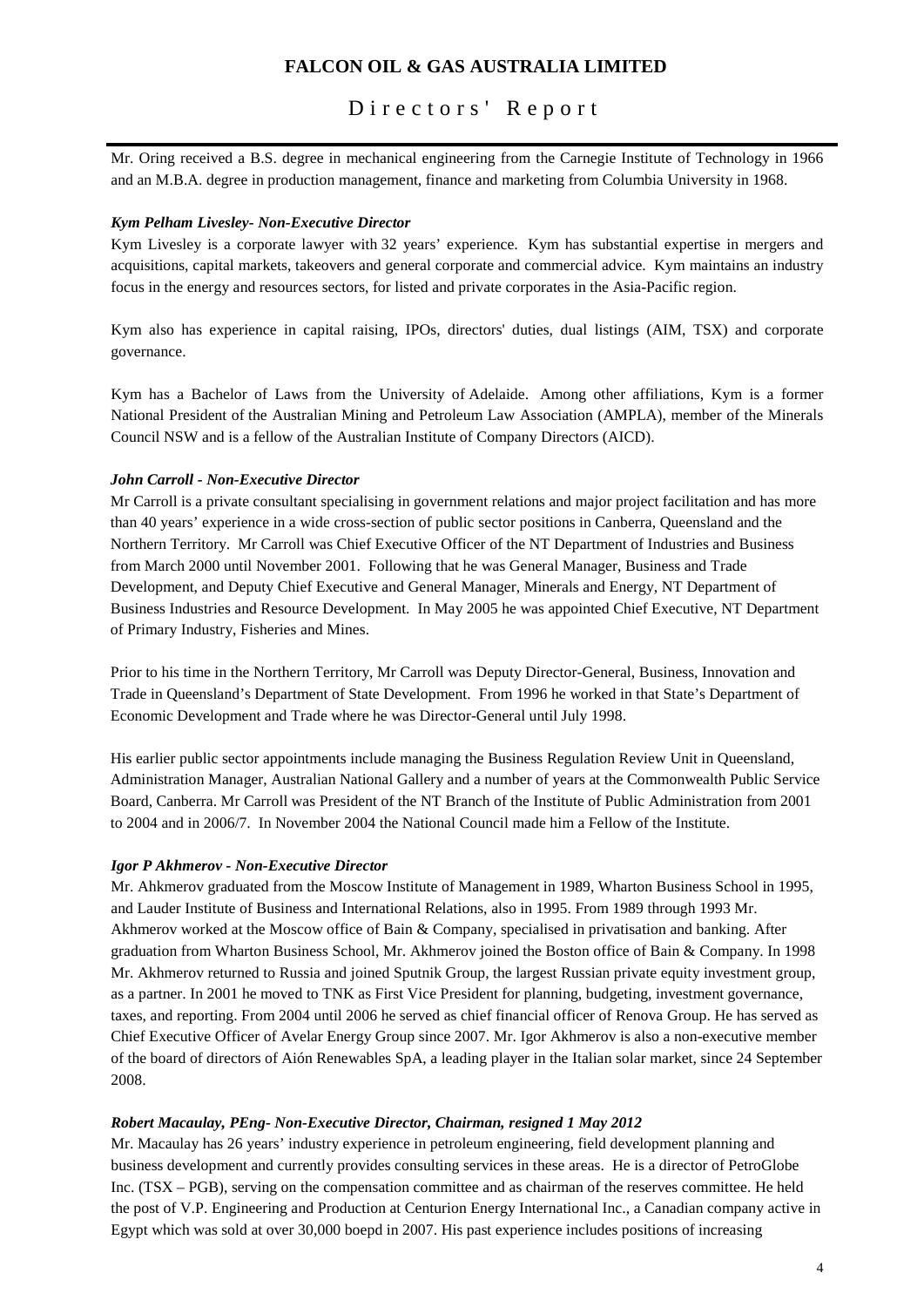Directors' Report

responsibility at Vermilion Resources (petroleum engineering for France properties and business development in Europe), Shell (reservoir engineering in Canada and the Sultanate of Oman) and PanCanadian Petroleum Ltd.

He holds a BSc (Hons) in Chemical Engineering from Queen's University, Ontario and MBA degrees from Queen's and from Cornell University, New York (with distinction). He is a member of APEGGA and SPE.

#### **Company Secretary**

#### *Stephen Peterson – appointed 5 August 2008.*

Mr Peterson is currently the Company Secretary. He provides financial and administrative services on a contract basis to a number of companies in the resources industry. He has over 25 years experience in senior financial roles and as company secretary with listed public companies primarily in the resources industry in Australia.

#### **Directors' meetings**

The number of directors' meetings held, including meetings held by telephone, and the number of those meetings attended by each of the directors of the Company, while a director, during the financial period are as follows:

|                        | <b>Board meetings</b> |           |  |
|------------------------|-----------------------|-----------|--|
|                        |                       | Number of |  |
|                        | Number of             | meetings  |  |
|                        | meetings held         | attended  |  |
| Philip O'Quigley       | 3                     | 3         |  |
| John Craven            | 7                     |           |  |
| <b>Martin Oring</b>    | 7                     |           |  |
| Kym P Livesley         | 7                     |           |  |
| John Carroll           | 7                     |           |  |
| Igor Akhmerov          | 7                     | 3         |  |
| <b>Robert Macauley</b> | 4                     | 4         |  |

#### **Principal activities**

The principal activity of the Company in the course of the period was exploration for oil and gas in the Beetaloo basin of the Northern Territory.

#### **Financial results**

The net loss after income tax attributable to members of the Company for the year ended 31 December 2012 was \$1,107,000 (2011: loss of \$974,000).

#### **Dividends**

There were no dividends paid or declared by the Company during the year ended 31 December 2012, (2011: nil).

#### **State of affairs**

Pursuant to the E&P Agreement completed with Hess in June 2011, Hess has completed a seismic program at a cost of approximately A\$60 million.

Hess now has the right to acquire a 62.5% working interest in the Area of Interest by committing to drill and evaluate five exploration wells at their sole cost, one of which must be a horizontal well. All costs to plug and abandon the five exploration wells will also be borne solely by Hess.

The drilling and evaluation of the five exploration wells must meet the minimum work requirements of a work program. Costs to drill wells after the five exploration wells will be borne 62.5% by Hess and 37.5% by Falcon Australia.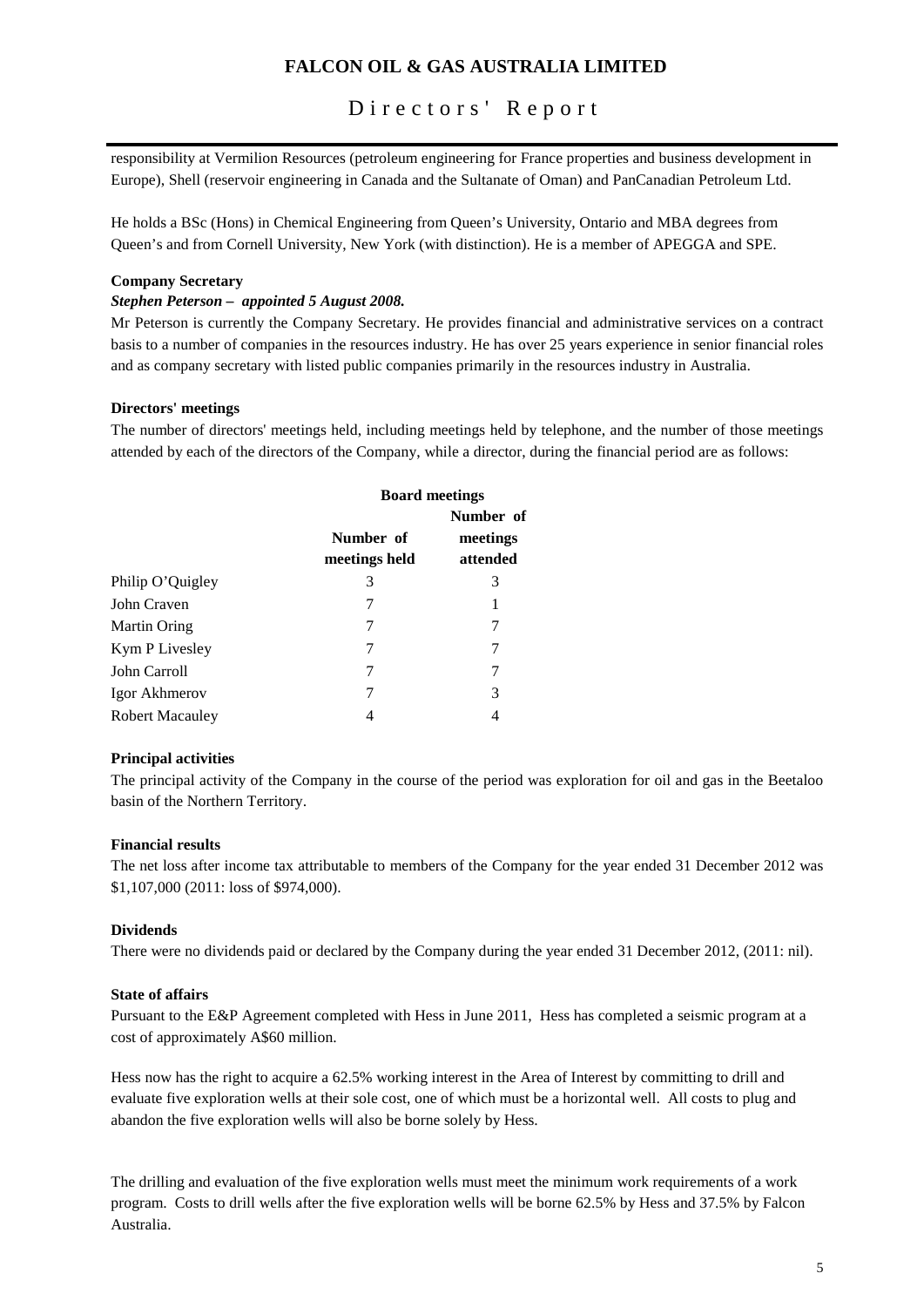# Directors' Report

There were no other significant changes in the state of affairs of the Company that occurred during the year under review.

#### Operating and financial review

The operating and financial review of the Company during the year is detailed on pages 1 to 2 of this report.

#### **Environmental regulation**

The Company's operations are subject to Australian Commonwealth and Northern Territory environmental regulations and legislation. The Board believes the Company has adequate systems in place for the management of its environmental requirements and is not aware of any significant breach of those environmental requirements as they apply to the Company.

#### **Events subsequent to balance date**

There were no significant events after balance date.

#### **Likely developments**

Further information as to likely developments in the operations of the Company and the expected results of those operations in subsequent years has not been included in this report because disclosure of this information would be likely to result in unreasonable prejudice to the Company.

#### Indemnification of officers and auditors

During or since the end of the financial year, the Company has not indemnified or made a relevant agreement to indemnify an officer or auditor of the Company against a liability incurred by such an officer or auditor.

The Company has established a Directors and Officers Liability insurance policy. The Directors have not included details of the nature of the liabilities covered or the amount of the premium paid in respect of the Directors' and Officers' liability policy as such disclosures are prohibited under the terms of the contract.

#### Lead Auditor's Independence Declaration under Section 307C of the Corporations Act 2001

The lead auditor's independence declaration is set out on page 7 and forms part of the directors' report for the year ended 31 December 2012.

Signed this 26<sup>th</sup> day of April 2013 in accordance with a resolution of the Board of Directors:

Chairman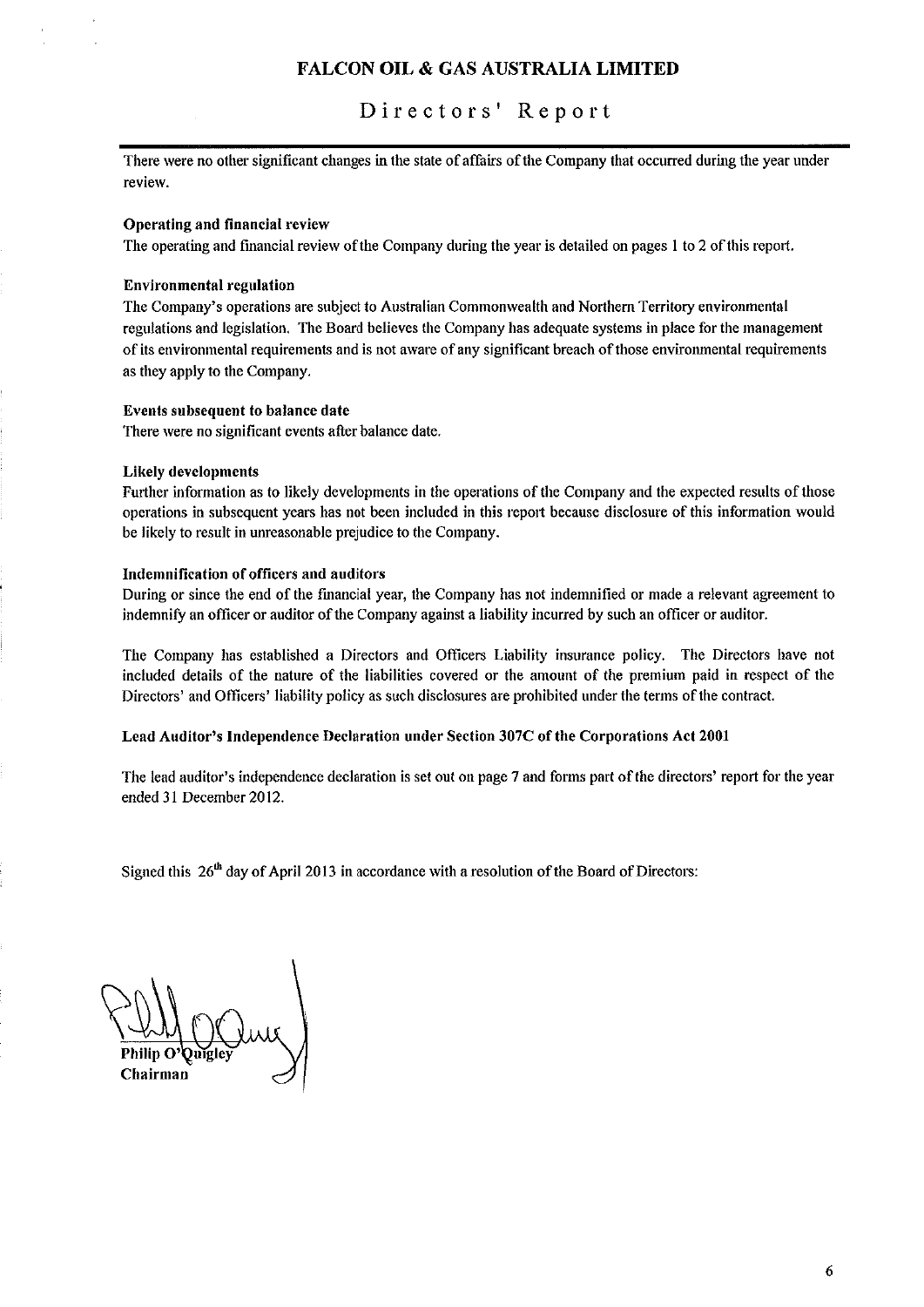

### *Lead Auditor's Independence Declaration under Section 307C of the Corporations Act 2001*

To: the directors of Falcon Oil and Gas Australia Limited

I declare that, to the best of my knowledge and belief, in relation to the audit for the financial year ended 31 December 2012 there have been:

- no contraventions of the auditor independence requirements as set out in the Corporations Act 2001 in relation to the audit; and
- no contraventions of any applicable code of professional conduct in relation to the audit.

MG

KPMG

Stephen Board Partner

Brisbane 30 April 2013

> KPMG, an Australian partnership and a member firm of the KPMG network of independent member firms affiliated with KPMG International Cooperative ("KPMG International"), a Swiss entity.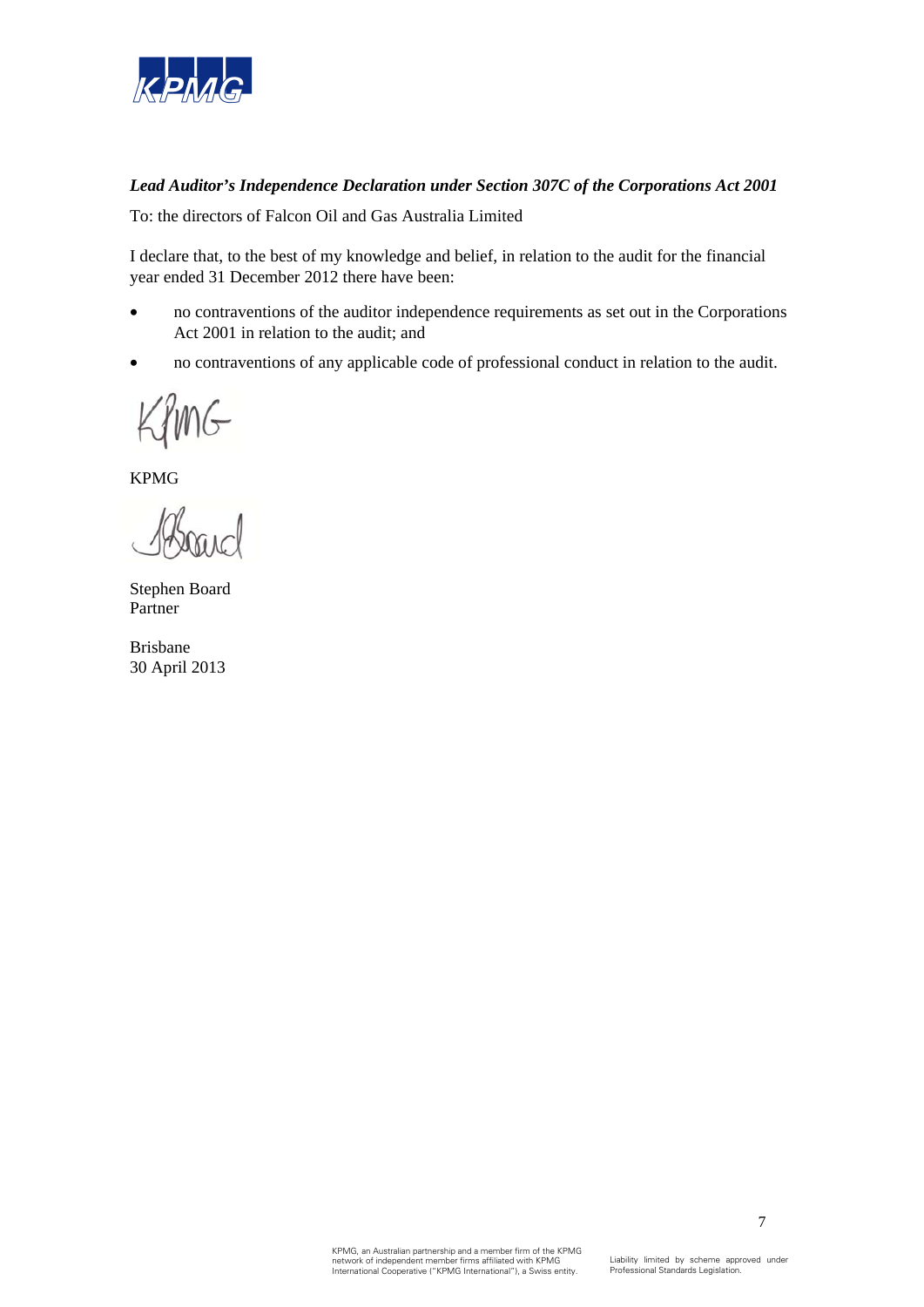# Statement of Comprehensive Income for the year ended 31 December 2012

|                                                | <b>Notes</b> | <b>Year Ended</b><br>31 December 2012<br><b>US\$'000</b> | Year Ended<br>31 December 2011<br>US\$'000 |
|------------------------------------------------|--------------|----------------------------------------------------------|--------------------------------------------|
| Revenue                                        |              |                                                          |                                            |
| Revenue                                        |              |                                                          |                                            |
| <b>Expenses</b>                                |              |                                                          |                                            |
| Accounting & Audit Fees                        |              | (86)                                                     | (126)                                      |
| <b>Consultants Fees</b>                        |              | (235)                                                    | (258)                                      |
| <b>Directors Fees</b>                          |              | (41)                                                     | (41)                                       |
| <b>Legal Expenses</b>                          |              | (219)                                                    | (154)                                      |
| <b>Travel Expenses</b>                         |              | (35)                                                     | (297)                                      |
| Miscellaneous                                  |              | (74)                                                     | (162)                                      |
| Management Fee                                 |              | (240)                                                    | (240)                                      |
| <b>Results from operating activities</b>       |              | (930)                                                    | (1,278)                                    |
| Financial income                               |              |                                                          | $\mathbf{1}$                               |
| Financial expenses                             |              |                                                          |                                            |
| - Interest expense                             |              | (124)                                                    |                                            |
| - Foreign Currency Exchange gains/(losses)     |              | (53)                                                     | 303                                        |
| Net financing gains/(losses)                   |              | (177)                                                    | 304                                        |
| Loss before tax                                |              | (1,107)                                                  | (974)                                      |
| Income tax                                     |              |                                                          |                                            |
| Loss for the period                            |              | (1,107)                                                  | (974)                                      |
| <b>Other Comprehensive Income</b>              |              |                                                          |                                            |
| <b>Total Comprehensive Loss for the period</b> |              | (1,107)                                                  | (974)                                      |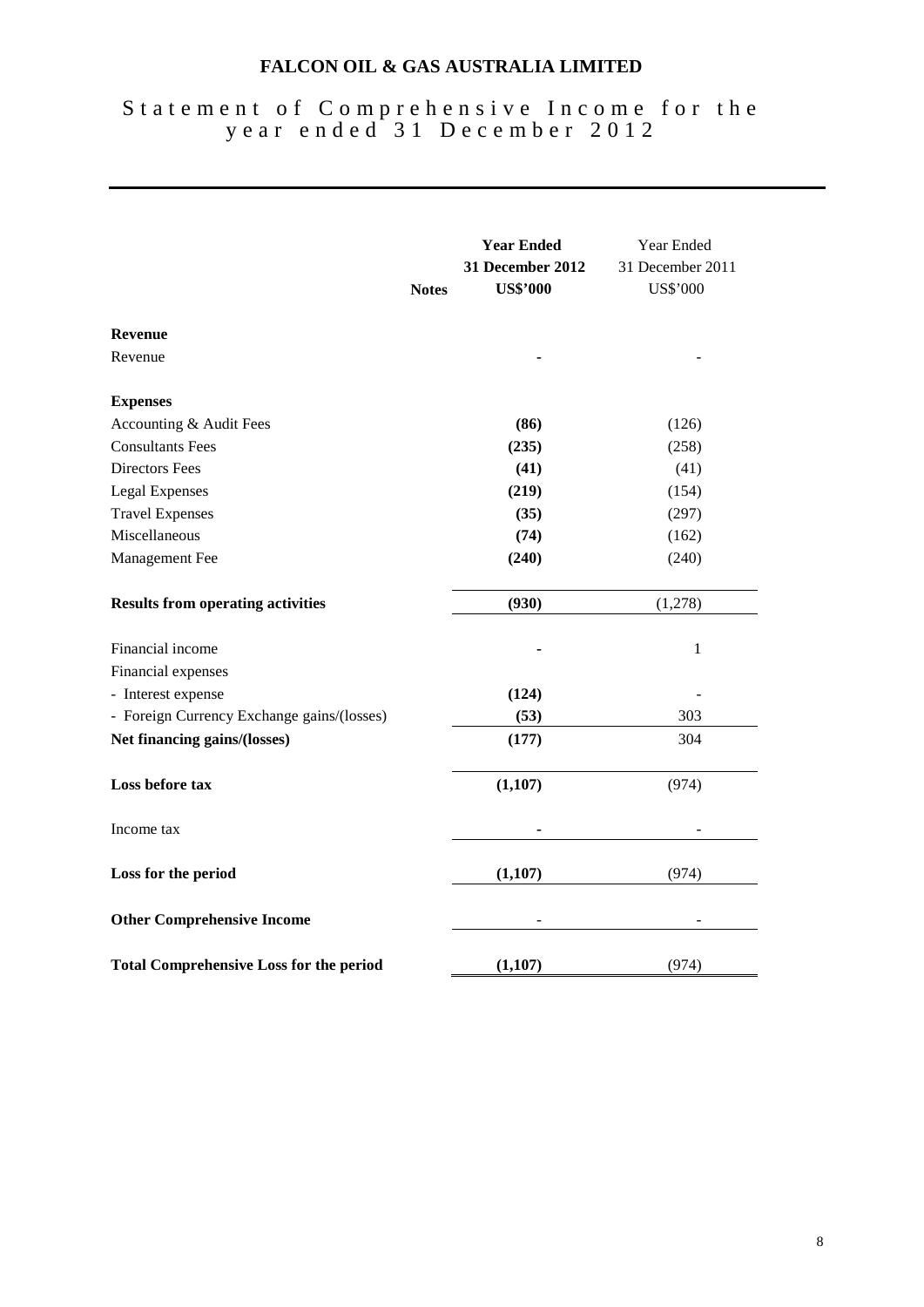# Statement of Financial Position as at 31 December 2012

|                                          |              | 31 December     | 31 December     |
|------------------------------------------|--------------|-----------------|-----------------|
|                                          |              | 2012            | 2011            |
|                                          | <b>Notes</b> | <b>US\$'000</b> | <b>US\$'000</b> |
| <b>Current assets</b>                    |              |                 |                 |
| Cash and Cash Equivalents                | 4            | 24              | 1,914           |
| Receivables                              | 5            | 32              | 926             |
| <b>Total current assets</b>              |              | 56              | 2,840           |
| <b>Non-current assets</b>                |              |                 |                 |
| Property Plant & Equipment               | 6            |                 |                 |
| <b>Exploration and Evaluation Assets</b> | 7            | 49,873          | 48,221          |
| Other                                    | 8            | 487             | 487             |
| <b>Total non-current assets</b>          |              | 50,360          | 48,708          |
| <b>Total assets</b>                      |              | 50,416          | 51,548          |
| <b>Current liabilities</b>               |              |                 |                 |
| Payables and Accruals                    | 9            | 1,105           | 2,639           |
| <b>Related Party Loans</b>               | 10           | 9,435           | 7,826           |
| <b>Total current liabilities</b>         |              | 10,540          | 10,465          |
| <b>Non-current liabilities</b>           |              |                 |                 |
| <b>Other Liabilities</b>                 | 11           | 50              | 150             |
| <b>Total non-current liabilities</b>     |              | 50              | 150             |
| <b>Total liabilities</b>                 |              | 10,590          | 10,615          |
| <b>Net Assets</b>                        |              | 39,826          | 40,933          |
| <b>Equity</b>                            |              |                 |                 |
| <b>Issued Capital</b>                    | 12           | 43,559          | 43,559          |
| <b>Option Reserve</b>                    | 12           | 2,083           | 2,083           |
| <b>Retained Losses</b>                   | 12           | (5, 816)        | (4,709)         |
| <b>Total equity</b>                      |              | 39,826          | 40,933          |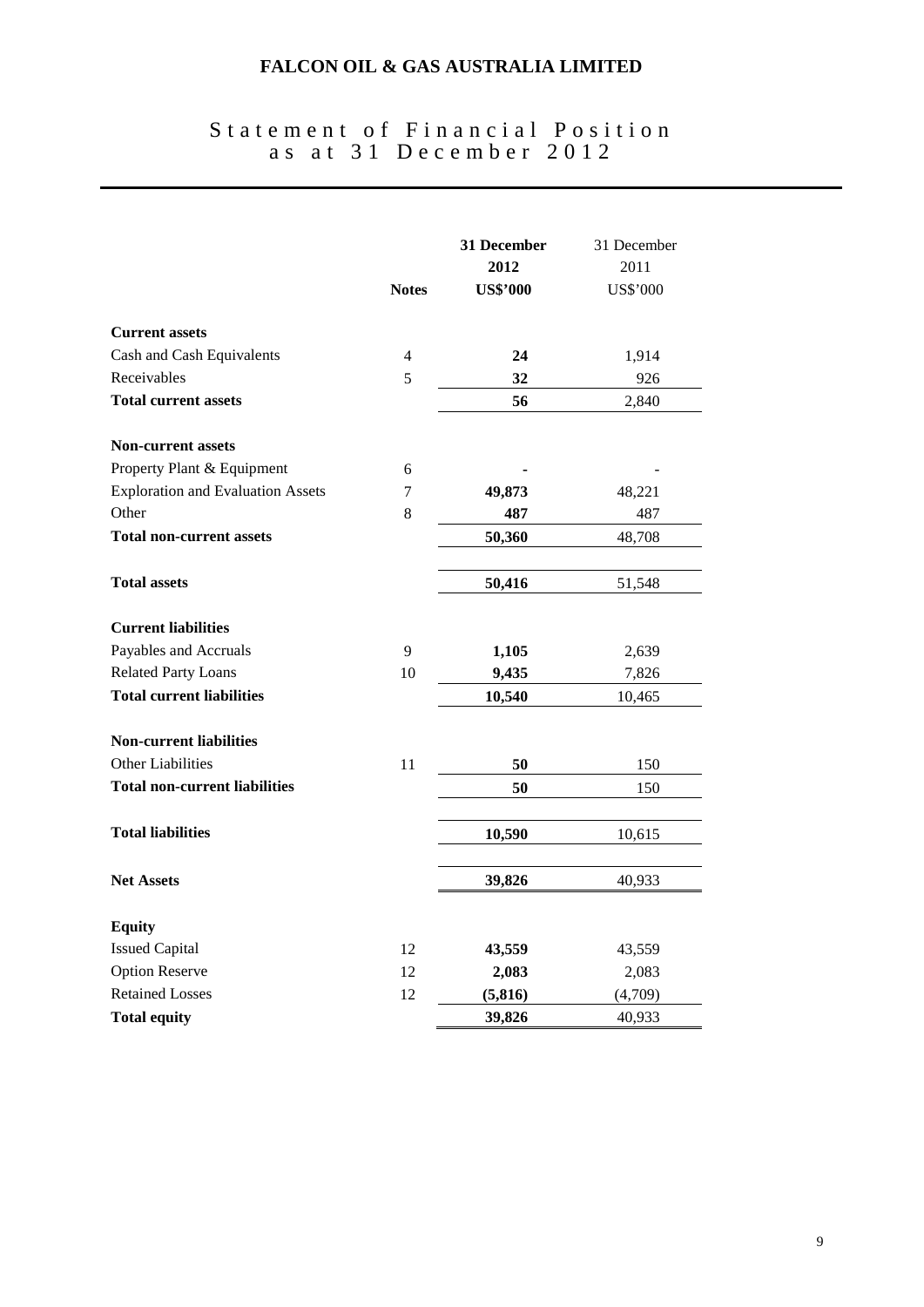# Statement of Cash Flows for the year ended 31 December 2012

|                                                                                        |              | <b>Year Ended</b><br>December 2012 | Year Ended<br>31 December 2011 |
|----------------------------------------------------------------------------------------|--------------|------------------------------------|--------------------------------|
|                                                                                        | <b>Notes</b> | <b>US\$'000</b>                    | <b>US\$'000</b>                |
| <b>Cash flows from operating activities</b>                                            |              |                                    |                                |
| Cash payments in the course of                                                         |              |                                    |                                |
| operations                                                                             |              | (2,223)                            | (1,308)                        |
| <b>Interest Received</b>                                                               |              |                                    | 1                              |
| Interest paid                                                                          |              |                                    |                                |
| Realised FX gains/(losses)                                                             |              | (53)                               | 303                            |
| Cash receipts in the course of operations                                              |              | 894                                | (499)                          |
| Net cash flows from operating activities                                               | 13           | (1, 382)                           | (1,503)                        |
| <b>Cash flows from investing activities</b><br>Proceeds from sale of Property, Plant & |              |                                    |                                |
| Equipment                                                                              |              |                                    | 618                            |
| Exploration & evaluation                                                               |              | (1, 854)                           | (14, 042)                      |
| Proceeds from farm out of project                                                      |              |                                    | 19,609                         |
| Net cash flows from investing activities                                               |              | (1, 854)                           | 6,185                          |
| <b>Cash flows from financing activities</b>                                            |              |                                    |                                |
| Proceeds from related party loans                                                      |              | 1,346                              |                                |
| Repayment of related party loans                                                       |              |                                    | (8, 189)                       |
| Net cash flows from financing activities                                               |              | 1,346                              | (8,189)                        |
| Net increase in Cash and Cash                                                          |              |                                    |                                |
| Equivalents                                                                            |              | (1,890)                            | (3,507)                        |
| Cash and Cash Equivalents at the                                                       |              |                                    |                                |
| beginning of the financial period                                                      |              | 1,914                              | 5,421                          |
| Cash and Cash Equivalents at the end                                                   |              |                                    |                                |
| of the financial period                                                                | 4            | 24                                 | 1,914                          |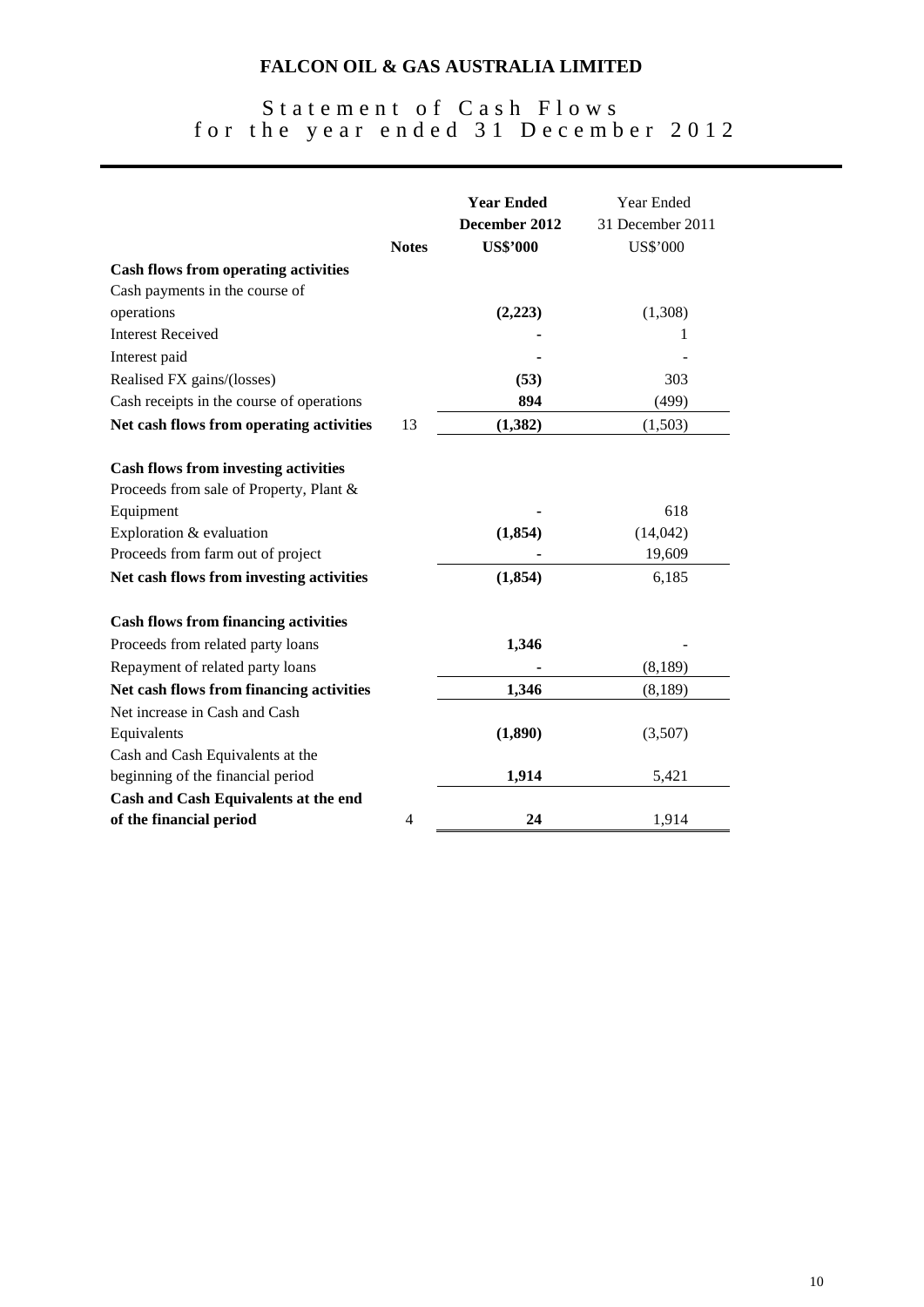# Statement of Changes in Equity for the year ended 31 December 2012

|                                       | <b>Notes</b> | <b>Issued</b><br>Capital<br><b>US\$'000</b> | <b>Options</b><br><b>Reserve</b><br><b>US\$'000</b> | <b>Retained</b><br><b>Losses</b><br><b>US\$'000</b> | <b>Total</b><br><b>Equity</b><br><b>US\$'000</b> |
|---------------------------------------|--------------|---------------------------------------------|-----------------------------------------------------|-----------------------------------------------------|--------------------------------------------------|
| <b>Balance 1 January 2012</b>         |              | 43,559                                      | 2,083                                               | (4,709)                                             | 40,933                                           |
| Loss for the year                     |              |                                             |                                                     | (1,107)                                             | (1,107)                                          |
| Other comprehensive income            |              | -                                           |                                                     |                                                     |                                                  |
| Total comprehensive income            |              |                                             |                                                     | (1,107)                                             | (1,107)                                          |
| <b>Balance as at 31 December 2012</b> |              | 43,559                                      | 2,083                                               | (5, 816)                                            | 39,826                                           |

|                                       |              | <b>Issued</b>   | <b>Options</b>  | <b>Retained</b>          | <b>Total</b>    |
|---------------------------------------|--------------|-----------------|-----------------|--------------------------|-----------------|
|                                       |              | Capital         | <b>Reserve</b>  | <b>Losses</b>            | <b>Equity</b>   |
|                                       | <b>Notes</b> | <b>US\$'000</b> | <b>US\$'000</b> | <b>US\$'000</b>          | <b>US\$'000</b> |
| <b>Balance 1 January 2011</b>         |              | 43,559          | 2,083           | (3,735)                  | 41,907          |
| Loss for the year                     |              |                 |                 | (974)                    | (974)           |
| Other comprehensive income            |              | -               |                 | $\overline{\phantom{0}}$ |                 |
| <b>Total comprehensive income</b>     |              |                 |                 | (974)                    | (974)           |
| <b>Balance as at 31 December 2011</b> |              | 43.559          | 2.083           | (4,709)                  | 40,933          |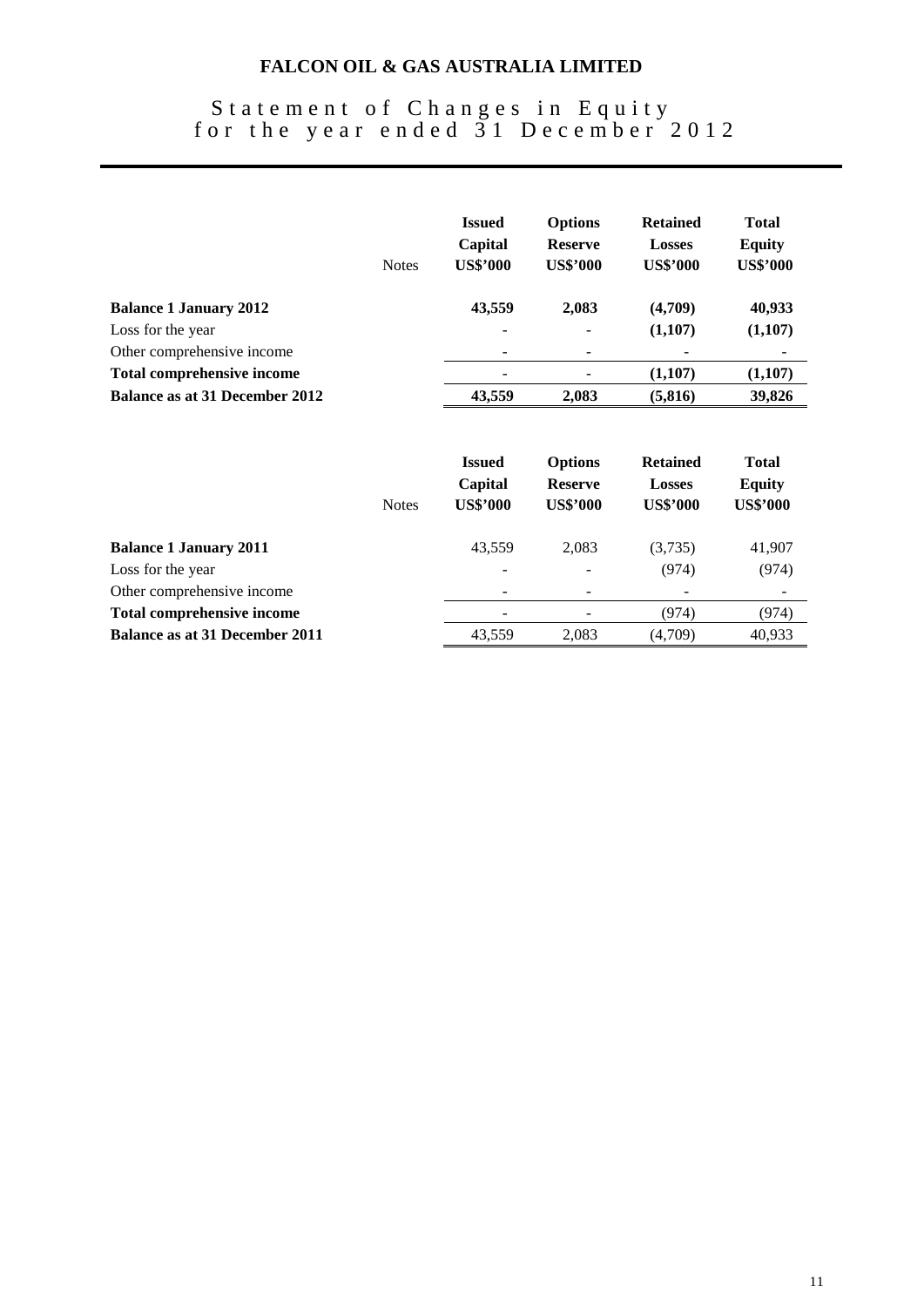# Notes to the Financial Statements for the year ended 31 December 2012

#### **NOTE 1 - REPORTING ENTITY**

Falcon Oil & Gas Australia Limited (the 'Company' or 'Falcon Australia") is a company domiciled in Australia at Suite 313, 3 Spring Street Sydney NSW 2000. The Company was incorporated on 21 August 2008. The Company is a for-profit entity and primarily is involved in oil and gas exploration. The parent entity is Falcon Oil & Gas Limited, a Canadian entity.

#### **NOTE 2 - BASIS OF PREPARATION**

#### **(a) Statement of compliance**

The special purpose financial report has been prepared in accordance with the requirements of the Corporations Act 2001 and the recognition and measurement aspects of all applicable Australian Accounting Standards ("AASBs") adopted by the Australian Accounting Standards Board ("AASB"). The directors have determined that the Company is not a reporting entity.

The financial report does not include the disclosure requirements of all AASBs except for the following minimum requirements:

- AASB 101 Presentation of Financial Statements
- AASB 107 Cash Flow Statements
- AASB 108 Accounting Policies, Changes in Accounting Estimates and Errors
- AASB 1031 Materiality
- AASB 1048 Interpretation and Application of Standards.
- AASB 1054 Australian Additional Disclosures.

The financial report was authorised for issue by the directors on 26 April 2013.

#### **(b) Basis of measurement**

The financial statements have been prepared on the historical cost basis.

#### **(c) Functional and presentation currency**

These financial statements are presented in United States dollars, which is the Company's functional currency. All amounts are rounded to the nearest \$'000 unless otherwise stated.

#### **(d) Use of estimates and judgements**

The preparation of financial statements requires management to make judgements, estimates and assumptions that affect the application of accounting policies and the reported amounts of assets, liabilities, income and expenses. Actual results may differ from these estimates.

Estimates and underlying assumptions are reviewed on an ongoing basis. Revisions to accounting estimates are recognised in the period in which the estimate is revised and in any future periods affected.

In particular, information about significant areas of estimation uncertainty and critical judgements in applying accounting policies that have the most significant effect on the amount recognised in the financial statements are described in the following notes:

- Note 7 Exploration and Evaluation Assets
- Note 11 Asset Retirement Obligation
- Note  $2(e)$  Going Concern
- Note  $15$  Contingent Liabilities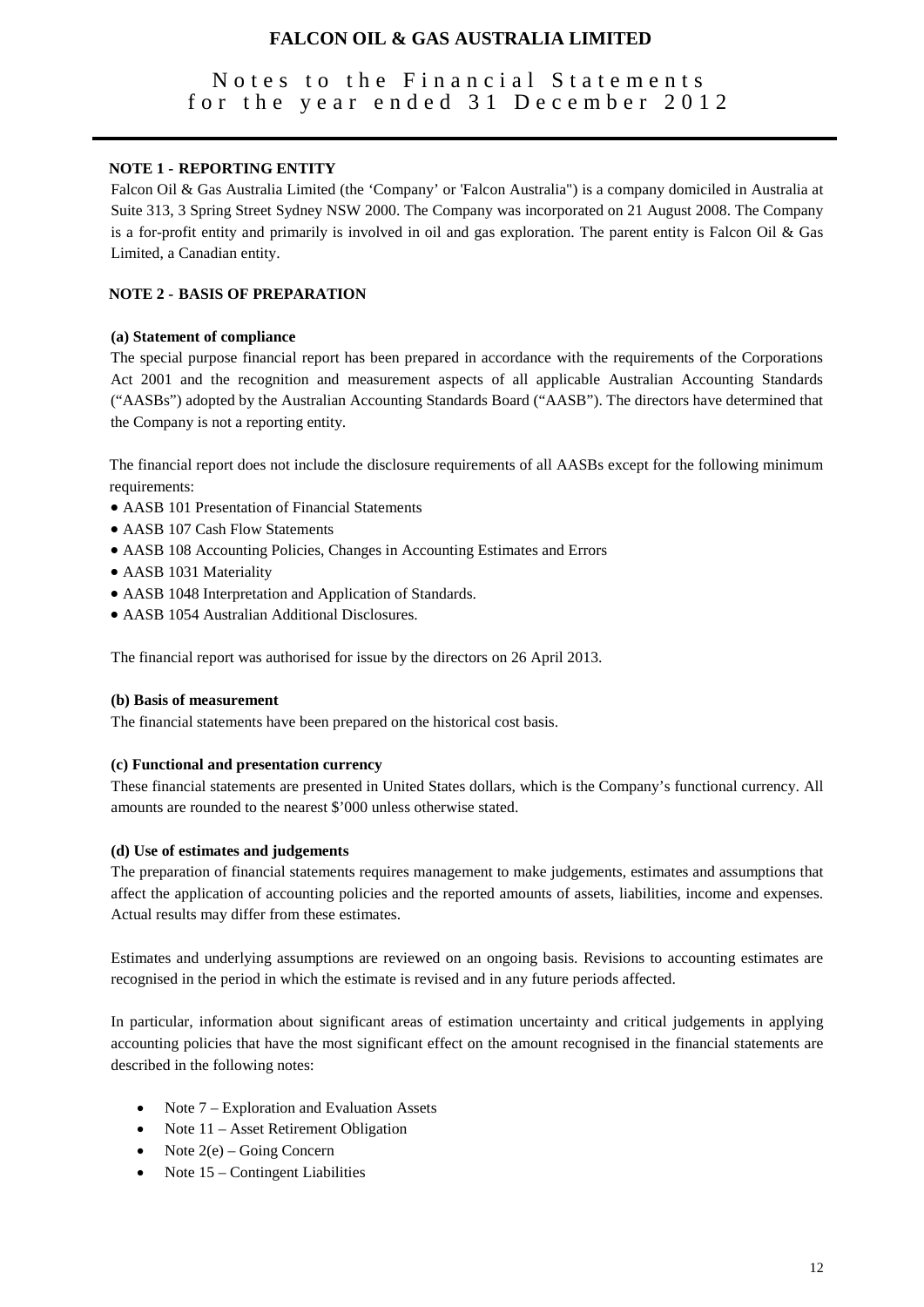# Notes to the Financial Statements for the year ended 31 December 2012

#### **NOTE 2 - BASIS OF PREPARATION (Continued)**

#### **(e) Going Concern**

The Company's financial statements have been prepared on the going concern basis, which assumes that the Company will continue to be able to meet its liabilities as they fall due for the foreseeable future.

The Company's recent acquisition and exploration expenditure has been primarily funded by way of loan from its parent entity, Falcon Oil & Gas Ltd. This loan is a \$12.5 million facility with a 13 month term ending 14 June 2013. The facility carries interest at a rate of Libor  $+2\%$  up to a maximum of 7%. On 26 April 2013, the lender, Falcon Oil & Gas Ltd, granted an extension of the loan facility to 30 September 2013.

The board has undertaken a detailed review of the Company's anticipated future working capital requirements. This review indicates that the company needs approximately \$15 million to repay the loan and meet capital and working capital commitments for the foreseeable future.

The company is currently considering proceeding with a "Rights Issue", but will not make final decision on proceeding, the amount to be raised and the pricing of the "rights issue" until after receiving notification from Hess on whether or not they elect to acquire a 62.5% working interest in the Hess Area of Interest, as discussed in the operating and financial review.

It is anticipated by the board, that the parent, Falcon Oil & Gas Ltd will take up 100% of its entitlement of the future capital fundraising, however no formal undertaking of this has been received from the parent.

The Company's ability to continue as a going concern in the foreseeable future is dependent upon its ability to raise this additional capital. There is no assurance that additional capital will be available to the Company on acceptable terms. However, the Directors are of the opinion that they will raise sufficient funds to meet its operational needs, and as a result have prepared the financial statements on a going concern basis.

Given the uncertainties associated with a potential equity raising, there is an inherent uncertainty as to whether the Company will raise sufficient additional capital to continue as a going concern.

In the longer term, the recoverability of the carrying value of the Company's long-lived assets is dependent upon the Company's ability to preserve its interest in the underlying petroleum and natural gas properties, the discovery of economically recoverable reserves, the achievement of profitable operations, and the ability of the Company to obtain financing to support its exploration, development and production activities.

In the event that the Company does not obtain additional funding, it may not be able to continue its operations as a going concern and therefore may not be able to realise its assets and extinguish its liabilities in the ordinary course of operations and at the amounts stated in the financial report.

#### **NOTE 3 - SIGNIFICANT ACCOUNTING POLICIES**

The accounting policies set out below have been applied consistently to all periods presented in financial report.

#### **Trade and other receivables**

Trade and other receivables are stated at their amortised cost less provision for doubtful debts.

#### **Cash and cash equivalents**

Cash and cash equivalents comprise cash balances and call deposits.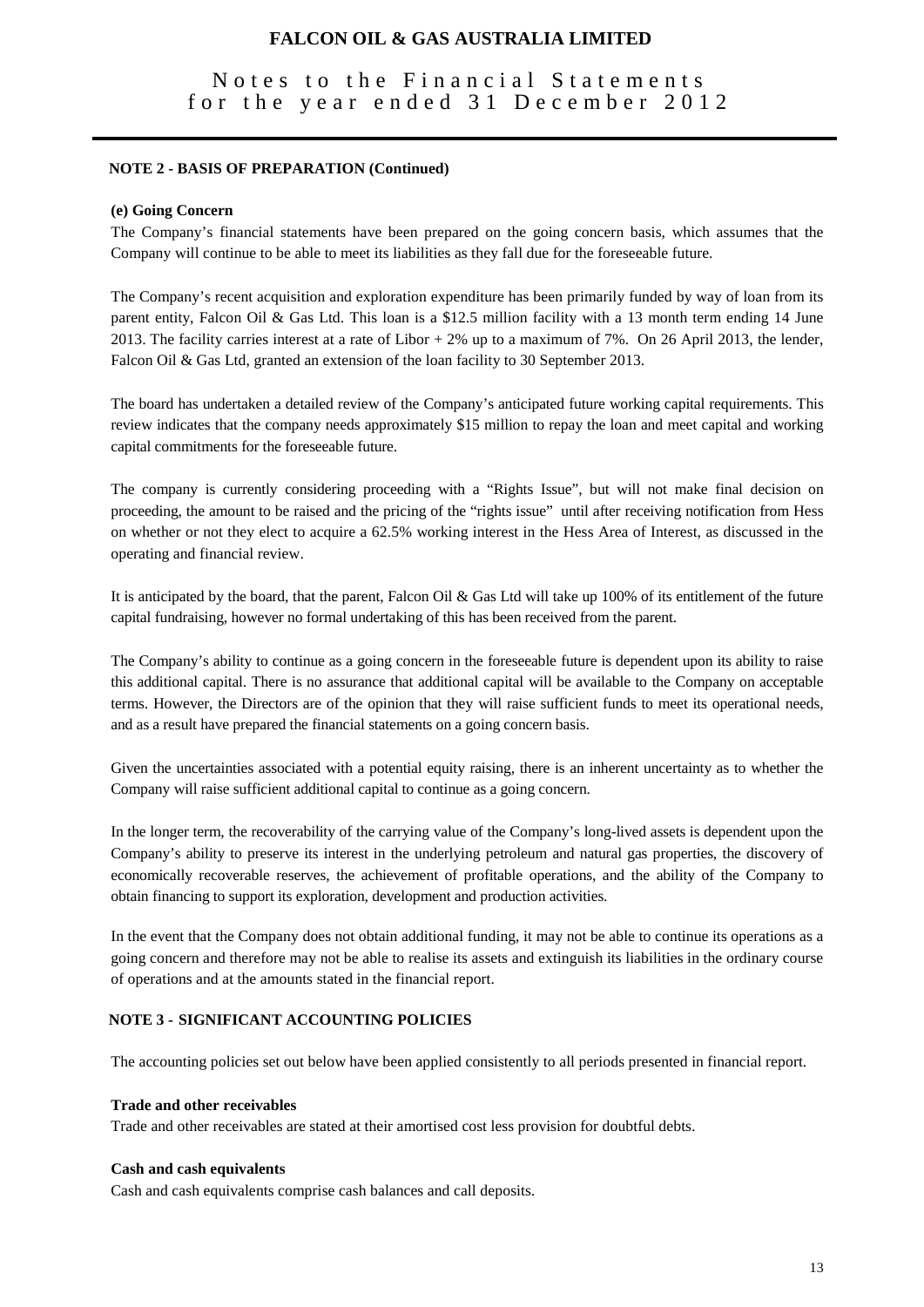# Notes to the Financial Statements for the year ended 31 December 2012

#### **NOTE 3 – SIGNIFICANT ACCOUNTING POLICIES (Continued)**

#### **Property Plant & Equipment**

Items of property, plant and equipment are stated at cost, less accumulated depreciation and accumulated impairment charges.

#### **Exploration and Evaluation Costs**

Exploration and evaluation expenditure, including the costs of acquiring licences, are capitalised as intangible exploration and evaluation assets on an area of interest basis, less any impairment losses. Costs incurred before the Company has obtained the legal rights to explore an area are recognised in the Statement of Comprehensive Income.

Exploration and evaluation assets are only recognised if the rights of the area of interest are current and either:

- the expenditures are expected to be recouped through successful development and exploitation of the area of interest; or
- activities in the area of interest have not at the reporting date, reached a stage which permits a reasonable assessment of the existence or otherwise of economically recoverable reserves and active and significant operations in, or in relation to, the area of interest are continuing.

Exploration and evaluation assets are assessed for impairment if sufficient data exists to determine technical feasibility and commercial viability and facts and circumstances suggest that the carrying amount exceeds the recoverable amount. For the purposes of impairment testing, exploration and evaluation assets are allocated to cash-generating units to which the exploration activity relates. The cash generating unit shall not be larger than the area of interest.

Once the technical feasibility and commercial viability of the extraction of mineral resources in an area of interest are demonstrable, exploration and evaluation assets attributable to that area of interest are first tested for impairment and then reclassified to developing mine properties.

#### **Impairment**

The carrying amounts of the Company's assets, other than deferred tax assets, are reviewed at each balance sheet date to determine whether there is any indication of impairment. If any such indication exists, the asset's recoverable amount is estimated.

An impairment loss is recognised whenever the carrying amount of an asset or its cash-generating unit exceeds its recoverable amount. Impairment losses are recognised in the statement of comprehensive income, unless an asset has previously been re-valued, in which case the impairment loss is recognised as a reversal to the extent of that previous revaluation with any excess recognised through profit or loss.

#### *Calculation of recoverable amount*

The recoverable amount of assets is the greater of their fair value less costs to sell and value in use. In assessing value in use, the estimated future cash flows are discounted to their present value using a pre-tax discount rate that reflects current market assessments of the time value of money and the risks specific to the asset. For an asset that does not generate largely independent cash inflows, the recoverable amount is determined for the cash-generating unit to which the asset belongs.

#### *Reversals of impairment*

An impairment loss is reversed only to the extent that the asset's carrying amount does not exceed the carrying amount that would have been determined, net of depreciation or amortisation, if no impairment loss had been recognised.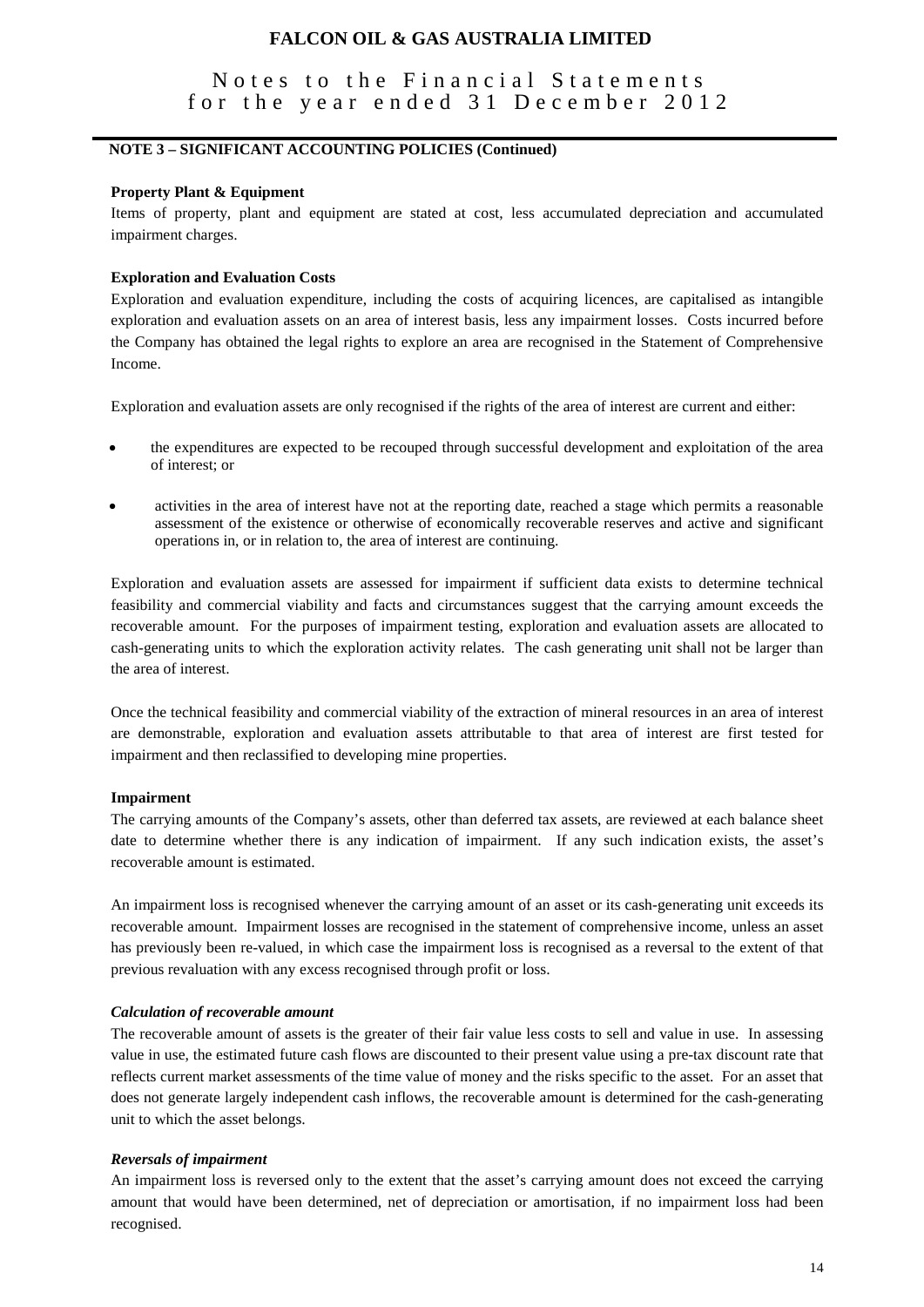# Notes to the Financial Statements for the year ended 31 December 2012

#### **NOTE 3 – SIGNIFICANT ACCOUNTING POLICIES (Continued)**

#### **Share capital**

#### *Transaction costs*

Transaction costs of an equity transaction are accounted for as a deduction from equity, net of any related income tax benefit.

#### *Dividends*

Dividends are recognised as a liability in the period in which they are declared.

#### **Interest bearing borrowings**

Interest bearing borrowings are recognised initially at fair value less attributable transaction costs. Subsequent to initial recognition, interest bearing borrowings are stated at amortised cost with any difference between cost and redemption value being recognised in the statement of comprehensive income over the period of the borrowings on an effective interest basis.

#### **Trade and other payables**

Trade and other payables are stated at their amortised cost. Trade payables are non-interest bearing and are normally settled on 30-day terms.

#### **Revenue**

Sales revenue is recognised in the statement of comprehensive income when the significant risks and rewards of ownership have been transferred to the buyer.

#### **Expenses**

#### *Net financing costs*

Net financing costs comprise interest payable on borrowings calculated using the effective interest method, and interest earned.

Interest revenue is recognised in the statement of comprehensive income as it accrues, using the effective interest method.

#### **Income tax**

Income tax on the statement of comprehensive income for the period comprises current and deferred tax. Income tax is recognised in the statement of comprehensive income except to the extent that it relates to items recognised directly in equity, in which case it is recognised in equity.

Current tax is the expected tax payable on the taxable income for the period, using tax rates enacted or substantially enacted at the balance sheet date, and any adjustment to tax payable in respect of the previous period.

Deferred tax is provided using the balance sheet liability method, providing for temporary differences between the carrying amounts of assets and liabilities for financial reporting purposes and the amounts used for taxation purposes. The following temporary differences are not provided for: the initial recognition of assets or liabilities that affect neither accounting nor taxable profit, and differences relating to investments in subsidiaries to the extent that they will probably not reverse in the foreseeable future. The amount of deferred tax provided is based on the expected manner of realisation or settlement of the carrying amount of assets and liabilities, using tax rates enacted or substantively enacted at the balance sheet date.

A deferred tax asset is recognised only to the extent that it is probable that future taxable profits will be available against which the asset can be utilised. Deferred tax assets are reduced to the extent that it is no longer probable that the related tax benefit will be realised.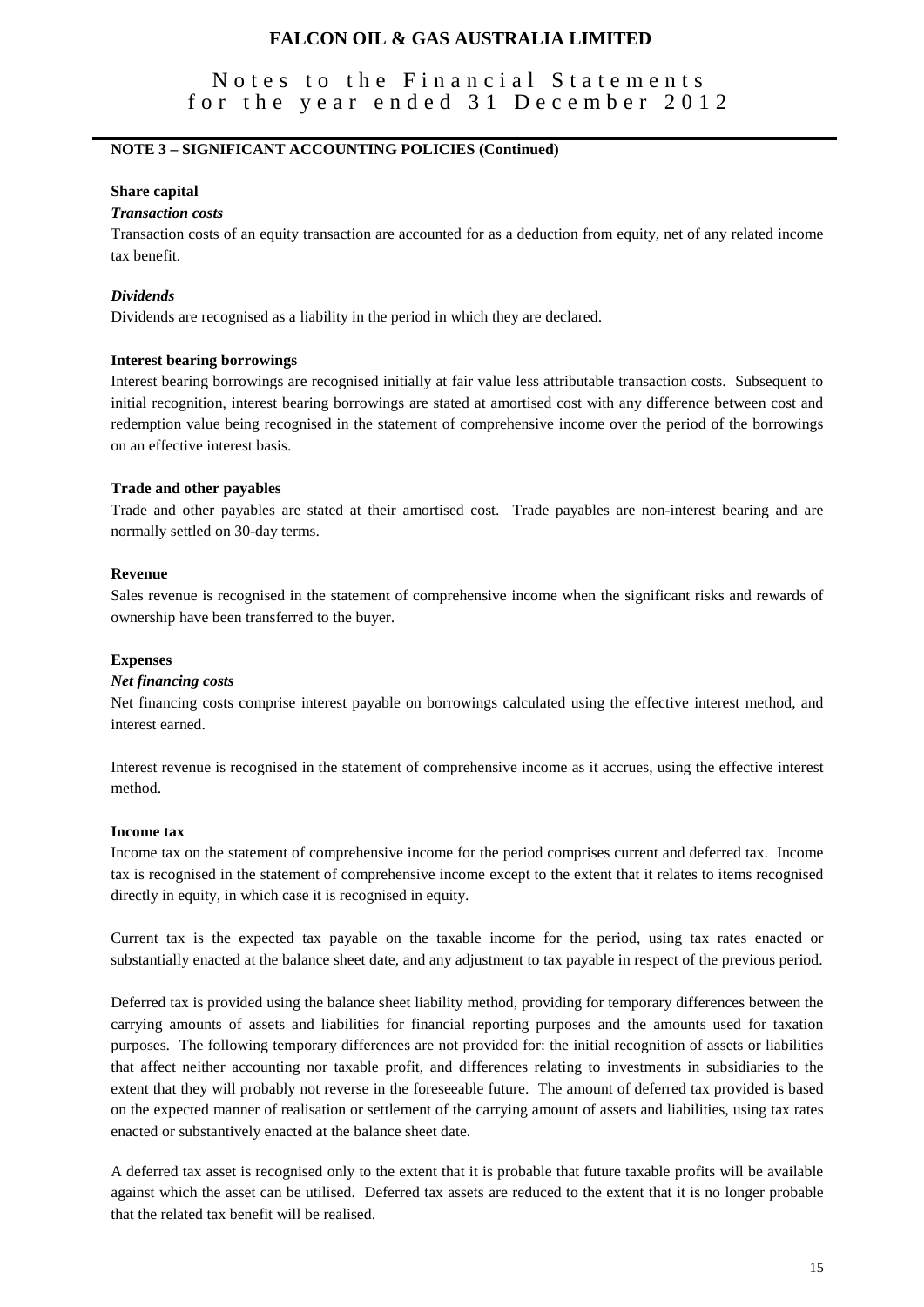Notes to the Financial Statements for the year ended 31 December 2012

#### **NOTE 3 – SIGNIFICANT ACCOUNTING POLICIES (Continued)**

Additional income taxes that arise from the distribution of dividends are recognised at the same time as the liability to pay the related dividend

#### **Goods and services tax**

.

Revenue, expenses and assets are recognised net of the amount of goods and services tax (GST), except where the amount of GST incurred is not recoverable from the taxation authority. In these circumstances, the GST is recognised as part of the cost of acquisition of the asset or as part of the expense.

Receivables and payables are stated with the amount of GST included. The net amount of GST recoverable from, or payable to, the ATO is included as a current asset or liability in the balance sheet.

Cash flows are included in the statement of cash flows on a gross basis. The GST components of cash flows arising from investing and financing activities which are recoverable from, or payable to, the ATO are classified as operating cash flows.

#### **Determination of fair values**

A number of the Company's accounting policies and disclosures require the determination of fair value, for both financial and non-financial assets and liabilities. Fair values have been determined for measurement and/or disclosure purposes based on the following methods. Where applicable, further information about the assumptions made in determining fair values is disclosed in the notes specific to that asset or liability.

#### *Trade and other receivables*

The fair value of trade and other receivables is estimated as the present value of future cash flows, discounted at the market rate of interest at the reporting date.

#### *Non-derivative financial liabilities*

Fair value, which is determined for disclosure purposes, is calculated based on the present value of future principal and interest cash flows, discounted at the market rate of interest at the reporting date.

#### *New standards and interpretations not yet adopted*

A number of new standards, amendments to standards and interpretations are effective for annual periods beginning after 1 January 2012, and have not been applied in preparing these financial statements. The Company does not plan to adopt this standard early and the extent of the impact has not been assessed yet.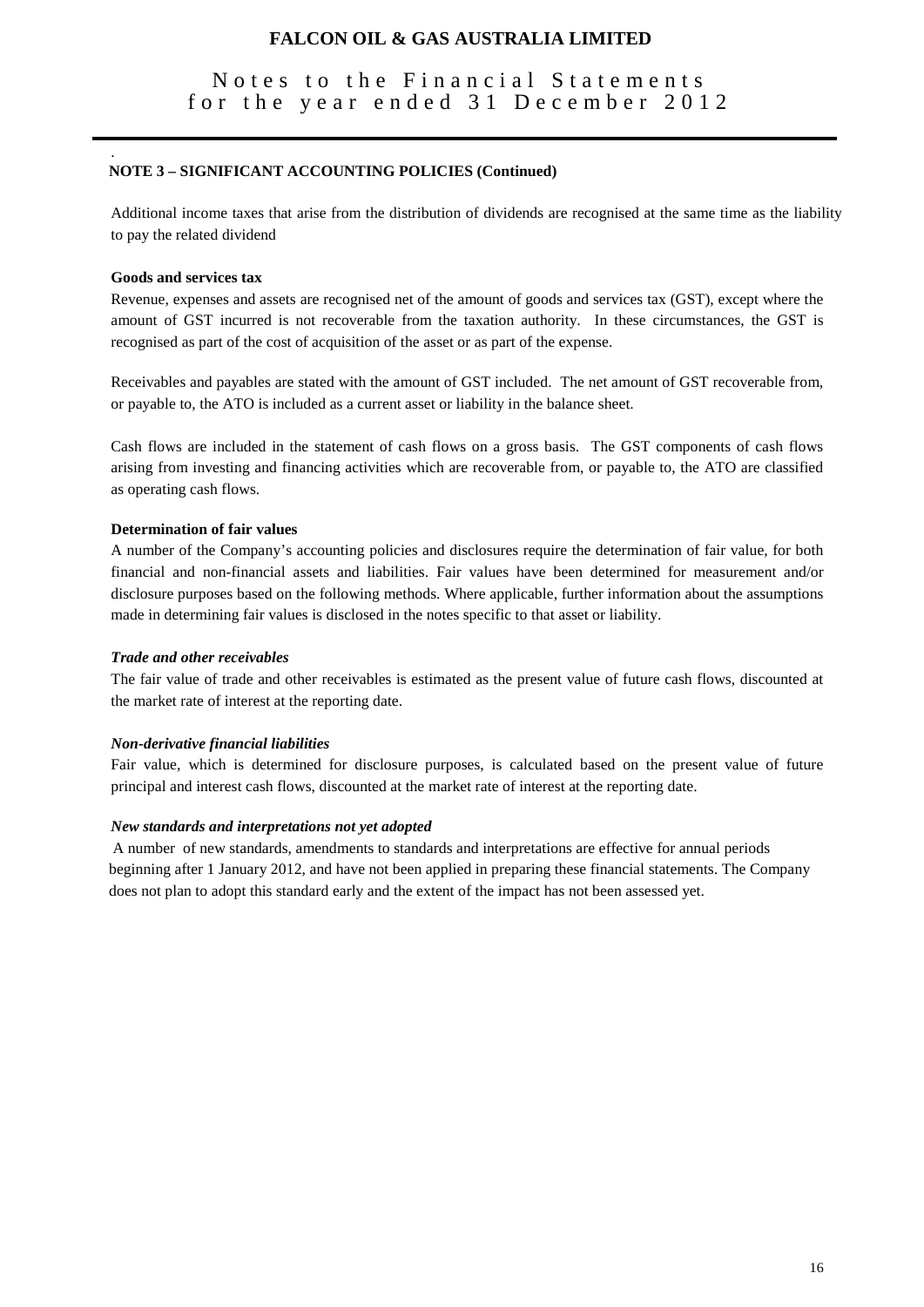# Notes to the Financial Statements for the year ended 31 December 2012

| <b>Notes</b>                                        | <b>Year Ended</b><br><b>31 December 2012</b><br><b>US\$'000</b> | Year Ended<br>31 December 2011<br>US\$'000 |
|-----------------------------------------------------|-----------------------------------------------------------------|--------------------------------------------|
| NOTE 4 - CASH & CASH<br><b>EQUIVALENTS</b>          |                                                                 |                                            |
| Cash at bank                                        | 24                                                              | 1,914                                      |
| <b>NOTE 5 - RECEIVABLES</b>                         |                                                                 |                                            |
| <b>Current</b>                                      |                                                                 |                                            |
| Prepayments                                         | 11                                                              | 13                                         |
| <b>Other Receivables</b>                            | 21                                                              | 913                                        |
|                                                     | 32                                                              | 926                                        |
| <b>NOTE 6 - PROPERTY PLANT &amp; EQUIPMENT</b>      |                                                                 |                                            |
| Cost                                                |                                                                 |                                            |
| Opening balance                                     |                                                                 | 1,666                                      |
| Transferred to Exploration & Evaluation             |                                                                 | (1,048)                                    |
| Disposals the period                                |                                                                 | (618)                                      |
| Balance as at 31 December 2012                      | ٠                                                               | ۰                                          |
|                                                     |                                                                 |                                            |
| Depreciation                                        |                                                                 |                                            |
| Opening balance                                     |                                                                 |                                            |
| Depreciation                                        |                                                                 |                                            |
| Balance as at 31 December 2012                      |                                                                 | ٠                                          |
|                                                     |                                                                 |                                            |
| Net Book Value at 31 December 2012                  |                                                                 |                                            |
| <b>NOTE 7 - EXPLORATION &amp; EVALUATION ASSETS</b> |                                                                 |                                            |
| Cost                                                |                                                                 |                                            |
| Opening balance                                     | 48,221                                                          | 50,592                                     |
| Acquisition of interests in exploration             |                                                                 |                                            |
| licences                                            |                                                                 |                                            |
| Expenditure in the period                           | 1,652                                                           | 16,190                                     |
| Transferred from Property Plant &                   |                                                                 |                                            |
| Equipment                                           |                                                                 | 1,048                                      |
| Proceeds of farm out                                |                                                                 | (19,609)                                   |
| Balance as at 31 December 2012                      | 49,873                                                          | 48,221                                     |
|                                                     |                                                                 |                                            |
| <b>Depletion &amp; Impairment</b>                   |                                                                 |                                            |
| Opening balance                                     |                                                                 |                                            |
| Depletion & Impairment                              |                                                                 |                                            |
| Balance as at 31 December 2012                      |                                                                 |                                            |
| Net Book Value at 31 December 2012                  | 49,873                                                          | 48,221                                     |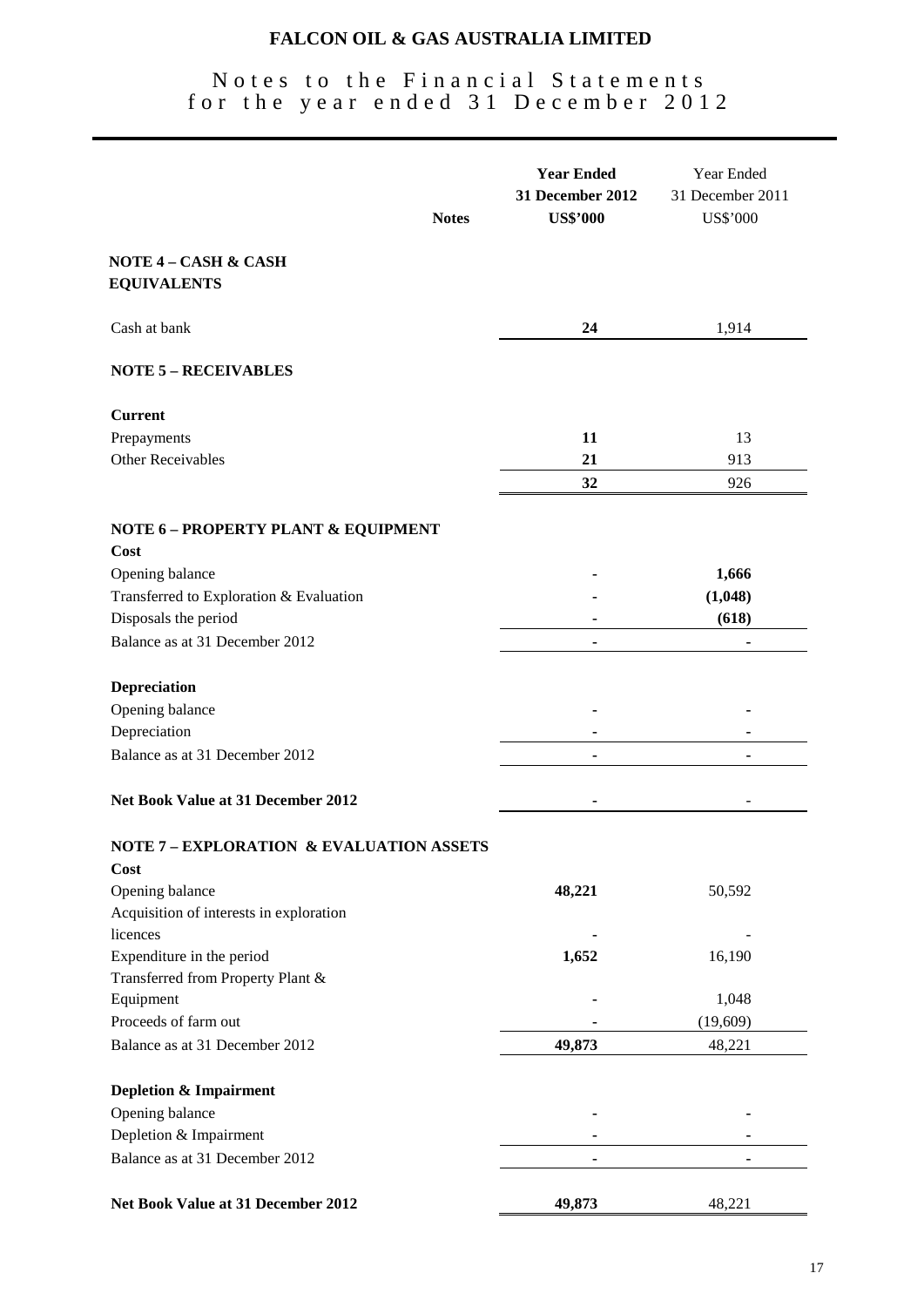Notes to the Financial Statements for the year ended 31 December 2012

#### **NOTE 7 – EXPLORATION & EVALUATION ASSETS (continued)**

In June 2011, the Company and Hess Australia (Beetaloo) Pty. Ltd. ("Hess") closed on an Evaluation and Participation Agreement (the "E&P Agreement"). Under the terms of the E&P Agreement, Hess paid \$17.5 million to the Company as a participation fee for the exclusive right to conduct operations for the exploration, drilling, development and production of hydrocarbons from three of the four Permits, and excluding an area comprising 100,000 acres surrounding the Shenandoah-1 well (the "Area of Interest").

Initially, Hess shall acquire seismic data, at its sole cost of at least \$40.0 million, over the Area of Interest within 18 months of the execution of the E&P Agreement. After acquiring the seismic data, Hess shall have the right to acquire a 62.5% working interest in the Area of Interest. If Hess acquires the working interest, they commit to drill and evaluate five exploration wells at their sole cost, one of which must be a horizontal well. All costs to plug and abandon the five exploration wells will also be borne solely by Hess. The drilling and evaluation of the five exploration wells must meet the minimum work requirements of the work program. Costs to drill wells after the five exploration wells will be borne 62.5% by Hess and 37.5% by Falcon Australia. As of 31 December 2012, Hess had completed the seismic program at a cost of approximately A\$55 million and have until 30 June 2013 to decide whether to proceed to drill the five wells.

Under existing agreements with two advisors, the Company is obligated to pay a "success fee" in the aggregate amount of 5% for services provided in conjunction with the E&P Agreement with Hess. The success fee is based on the cash or cash-equivalent value of any net amount received directly or indirectly by the Company, including the participation fee and warrants issued by the Canadian parent entity Falcon Oil & Gas Limited, cost of seismic data commitment and cost of drilling commitment.

In November 2011, Falcon Australia, in accordance with the work program for Permit EP 98, completed the testing and stimulation of the Shenandoah-1 well at its sole cost, and the well has been plugged and abandoned. Falcon Australia provided Hess with the data obtained from these activities, and Hess paid Falcon Australia \$2.0 million.

|                                          | <b>Year Ended</b> | Year Ended       |
|------------------------------------------|-------------------|------------------|
|                                          | 31 December 2012  | 31 December 2011 |
|                                          | <b>US\$'000</b>   | US\$'000         |
| <b>NOTE 8 - OTHER NON CURRENT ASSETS</b> |                   |                  |
| Security deposits                        | 487               | 487              |
|                                          | 487               | 487              |
| <b>NOTE 9 - PAYABLES &amp; ACCRUALS</b>  |                   |                  |
| Trade payables                           | 45                | 2,065            |
| Accruals                                 | 1,060             | 574              |
|                                          | 1,105             | 2,639            |
| <b>NOTE 10 - RELATED PARTY LOANS</b>     |                   |                  |
| <b>Current</b>                           |                   |                  |
| Falcon Oil & Gas Limited                 | 9,435             | 7,826            |
|                                          | 9,435             | 7,826            |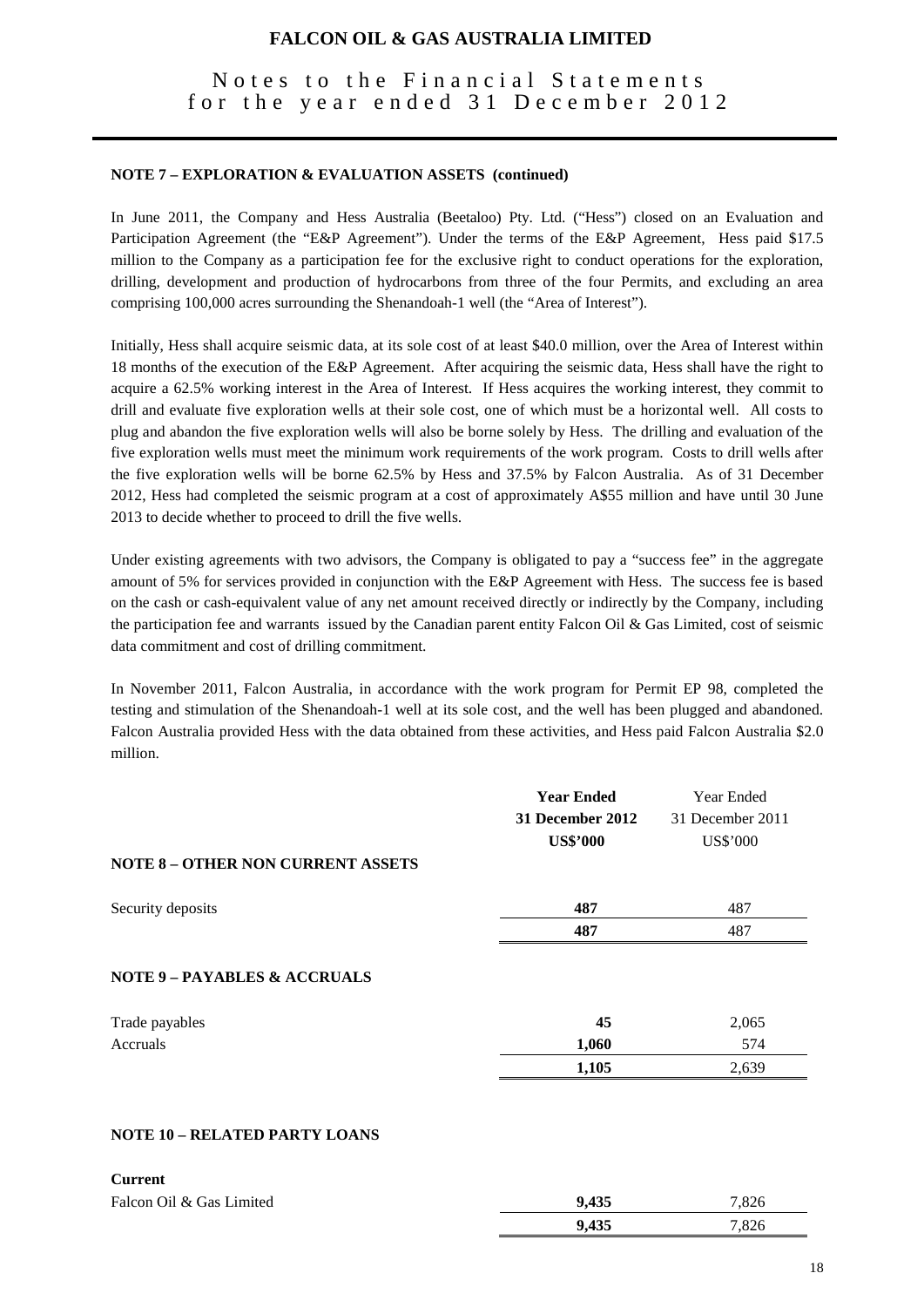# Notes to the Financial Statements for the year ended 31 December 2012

#### **NOTE 10 – RELATED PARTY LOANS (continued)**

The Company's recent acquisition and exploration expenditure has been primarily funded by way of loan from its parent entity, Falcon Oil & Gas Ltd. This loan is a \$12.5 million facility with a 13 month term ending 14 June 2013. The facility carries interest at a rate of Libor  $+2\%$  up to a maximum of 7%. The lender, Falcon Oil & Gas Ltd, has indicated that the loan will not be renewed and repayment of the facility will be sought on 14 June 2013. Refer note 2(e) regarding going concern.

|                                    | <b>Year Ended</b>                    | Year Ended      |
|------------------------------------|--------------------------------------|-----------------|
|                                    | 31 December 2012<br>31 December 2011 |                 |
|                                    | <b>US\$'000</b>                      | <b>US\$'000</b> |
| <b>NOTE 11 - OTHER LIABILITIES</b> |                                      |                 |
| Asset retirement obligation        | 50                                   | 150             |
|                                    | 50                                   | 150             |

The Company makes provision for the rehabilitation of drill sites on a discounted basis. The rehabilitation provision represents the present value of estimated rehabilitation expenditure which would be required to rehabilitate the site at the conclusion of current exploration activities.

| <b>NOTE 12 - CAPITAL &amp; RESERVES</b> | 31 December   | 31 December   |
|-----------------------------------------|---------------|---------------|
|                                         | 2012          | 2011          |
|                                         | <b>Number</b> | Number        |
| Share capital                           |               |               |
| Opening balance                         | 206, 363, 237 | 206, 363, 237 |
| Ordinary shares on issue – fully paid   | 206, 363, 237 | 206, 363, 237 |
| <b>Options</b>                          |               |               |
| Opening balance                         | 6,510,598     | 6,510,598     |
| Options on issue                        | 6,510,598     | 6,510,598     |

Options holders are entitled to receive 1 fully paid ordinary share for each option exercised by payment of \$1.25 per option at any time up to the expiry date. 5,213,877 options expire on 4 June 2013 and 1,296,721 options expire on 15 November 2013.

Holders of ordinary shares are entitled to receive dividends as declared from time to time and are entitled to one vote per share at shareholders' meetings. The Company does not have authorised capital or par value in respect of its issued shares.

In the event of winding up of the Company, ordinary shareholders rank after creditors and are fully entitled to any proceeds of liquidation.

The options reserve is the fair value of the options on the date of issue.

#### **Dividends**

There were no dividends paid or declared by the Company during the period ended 31 December 2012.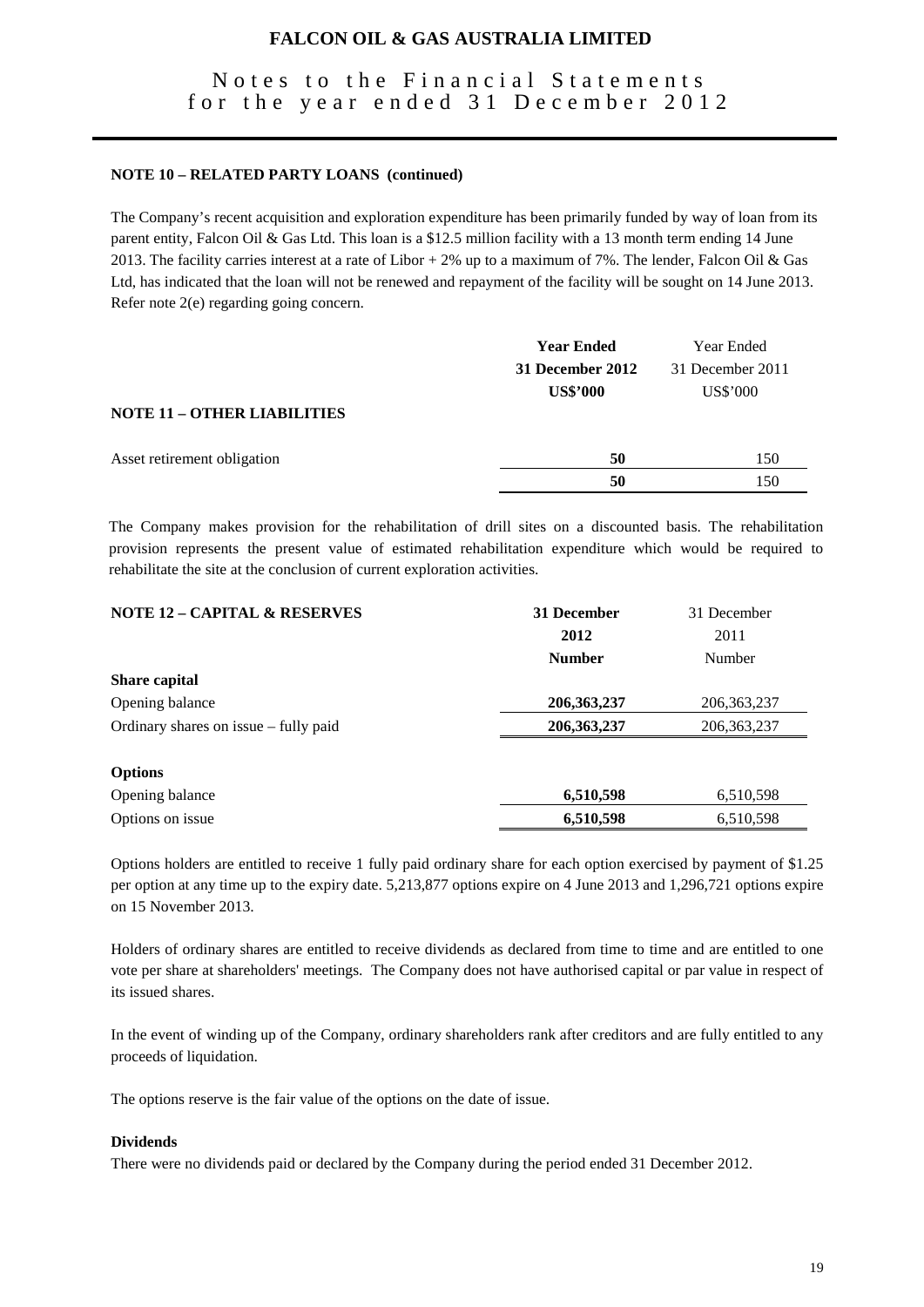# Notes to the Financial Statements for the year ended 31 December 2012

| <b>NOTE 13 - STATEMENT OF CASH</b><br><b>FLOWS</b>                             | <b>Notes</b> | <b>Year Ended</b><br>31 December 2012<br><b>US\$'000</b> | 21 August to<br>31 December 2011<br>US\$'000 |
|--------------------------------------------------------------------------------|--------------|----------------------------------------------------------|----------------------------------------------|
| Reconciliation of loss for the period to net<br>cash from operating activities |              |                                                          |                                              |
| Loss for the period<br>Adjustment for:                                         |              | (1,107)                                                  | (974)                                        |
| Net finance cost                                                               |              | 124                                                      |                                              |
| Non cash costs                                                                 |              | 240                                                      | 21                                           |
| $Decr/(incr)$ in receivables                                                   |              | 894                                                      | (499)                                        |
| $Incr/(decr)$ in payables                                                      |              | (1,533)                                                  | (51)                                         |
| Net cash from operating activities                                             |              | (1,382)                                                  | (1,503)                                      |

#### **NOTE 14 – CAPITAL COMMITMENTS**

Under a revised work program approved by the Northern Territory of Australia Government, Department of Resources, the Company is obligated to complete minimum work requirements by expending A\$1.6 million on EP99. Expenditure commitments on EP76, EP98 and EP117 have been met by expenditure on the Shenandoah well and the seismic program undertaken by Hess in 2012.

#### **NOTE 15 – CONTINGENT LIABILITIES**

Under existing agreements with two advisors, the Company is obligated to pay a "success fee" in the aggregate amount of 5% for services provided in conjunction with the E&P Agreement with Hess. The success fee is based on the cash or cash-equivalent value of any net amount received directly or indirectly by the Company, including the cost of drilling commitment should Hess decide to proceed to earn a 62.5% interest in the Beetlaoo permits by drilling 5 wells. An estimate of this liability is not practical given it is dependent upon future events which cannot be assessed with any degree of accuracy.

|                                       | <b>Notes</b> | <b>Year Ended</b> | <b>Year Ended</b> |  |
|---------------------------------------|--------------|-------------------|-------------------|--|
|                                       |              | 31 December 2012  | 31 December 2011  |  |
|                                       |              | A\$               | A\$               |  |
| <b>NOTE 16 - AUDITOR REMUNERATION</b> |              |                   |                   |  |
| Audit of financial report - KPMG      |              | 28,000            | 30,500            |  |

#### **NOTE 17 – SUBSEQUENT EVENTS**

There were no significant events after balance date which would have a material effect on the Company's Financial Report at 31 December 2012.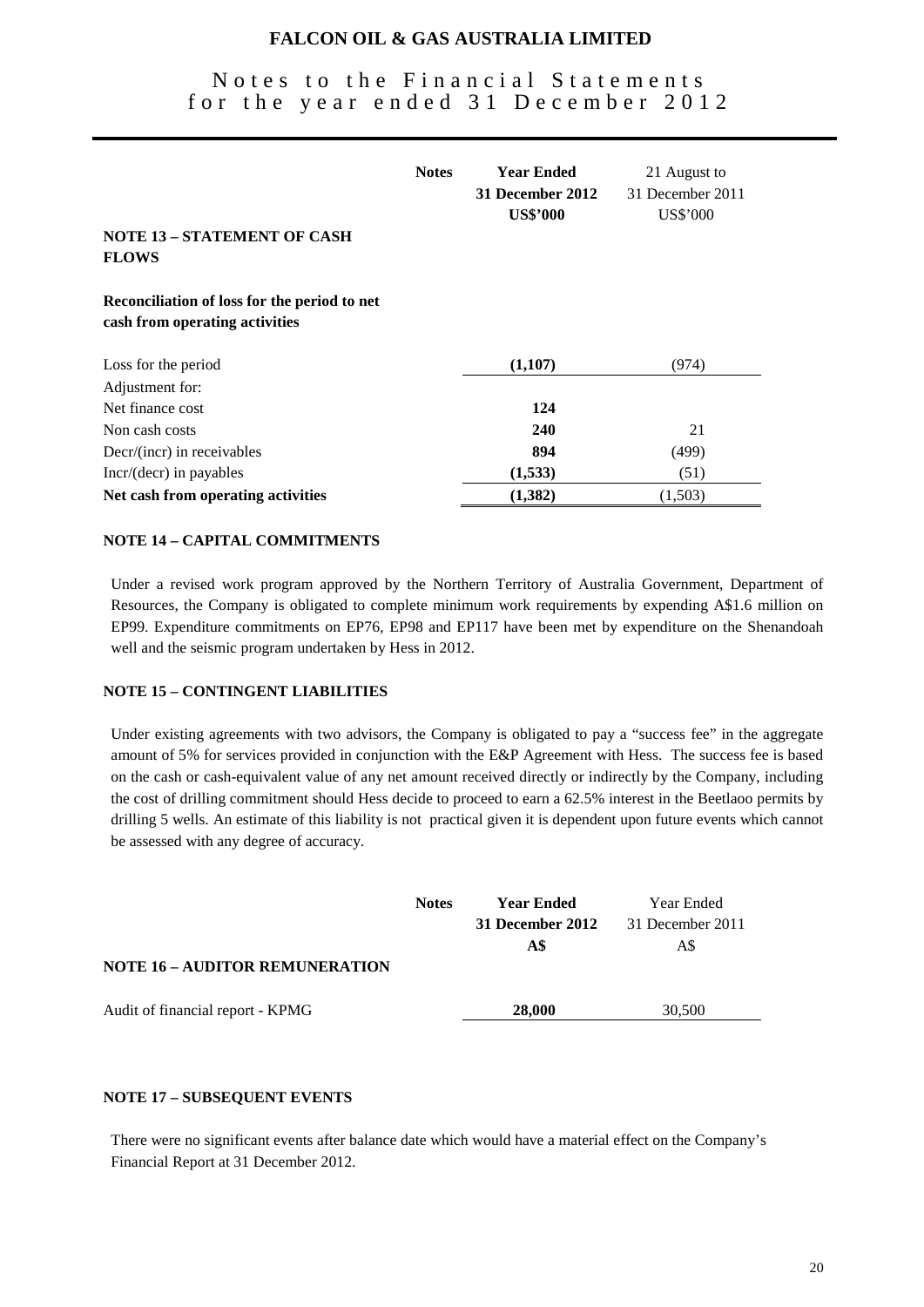Directors' Declaration

- In the opinion of the directors of Falcon Oil & Gas Australia Limited:
- $(a)$ the Company is not a reporting entity;
- the financial statements and notes, set out on pages 8 to 20, are in accordance with the  $(b)$ Corporations Act 2001, including:
	- $(i)$ giving a true and fair view of the financial position of the Company as at 31 December 2012 and of its performance, as represented by the results of its operations and its cash flows, for the financial year ended on that date in accordance with the statement of compliance and basis of preparation described in Notes 2 and 3; and
	- complying with Australian Accounting Standards to the extent described in Notes 2 and 3  $(ii)$ and the Corporations Regulations 2001; and
- there are reasonable grounds to believe that the Company will be able to pay its debts as and  $(c)$ when they become due and payable

Signed in accordance with a resolution of the Board of Directors:

Philin O 'Ouiglev

Chairman

 $\mathbf{I}$ 

Dated 26<sup>th</sup> day of April 2013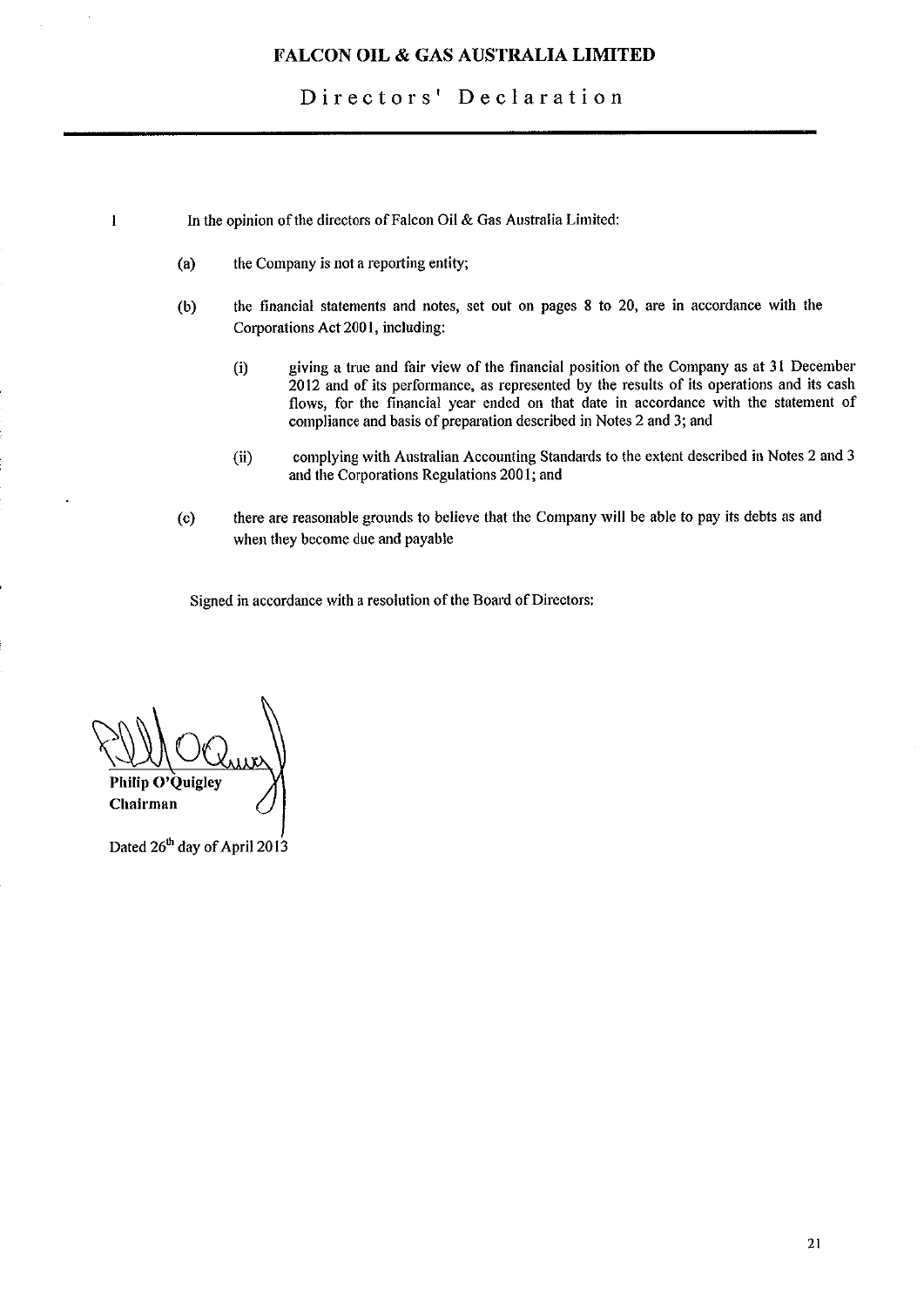

### **Independent audit report to the members of Falcon Oil & Gas Australia Limited**

We have audited the accompanying financial report, being a special purpose financial report, of Falcon Oil & Gas Australia Limited (the Company), which comprises the statement of financial position as at 31 December 2012, and the statement of comprehensive income, statement of changes in equity and statement of cash flows for the year ended on that date, Notes 1 to 17 comprising a summary of significant accounting policies and other explanatory information, and the directors' declaration.

### *Directors' responsibility for the financial report*

The directors of the Company are responsible for the preparation of the financial report that gives a true and fair view and have determined that the basis of preparation described in Notes 2 and 3 to the financial report is appropriate to meet the requirements of the *Corporations Act*  2001 and is appropriate to meet the needs of the members. The directors' responsibility also includes such internal control as the directors determine necessary to enable the preparation of a financial report that gives a true and fair view and is free from material misstatement, whether due to fraud or error.

#### *Auditor's responsibility*

Our responsibility is to express an opinion on the financial report based on our audit. We conducted our audit in accordance with Australian Auditing Standards. These Auditing Standards require that we comply with relevant ethical requirements relating to audit engagements and plan and perform the audit to obtain reasonable assurance whether the financial report is free from material misstatement.

An audit involves performing procedures to obtain audit evidence about the amounts and disclosures in the financial report. The procedures selected depend on the auditor's judgement, including the assessment of the risks of material misstatement of the financial report, whether due to fraud or error. In making those risk assessments, the auditor considers internal control relevant to the entity's preparation of the financial report that gives a true and fair view in order to design audit procedures that are appropriate in the circumstances, but not for the purpose of expressing an opinion on the effectiveness of the entity's internal control. An audit also includes evaluating the appropriateness of accounting policies used and the reasonableness of accounting estimates made by the directors, as well as evaluating the overall presentation of the financial report.

These procedures have been undertaken to form an opinion whether, in all material respects, the financial report is presented fairly in accordance with the basis of accounting described in Notes 2 and 3 to the financial statements so as to present a true and fair view which is consistent with our understanding of the Company's financial position, and of its performance.

We believe that the audit evidence we have obtained is sufficient and appropriate to provide a basis for our audit opinion.

#### *Independence*

In conducting our audit, we have complied with the independence requirements of the *Corporations Act 2001*.